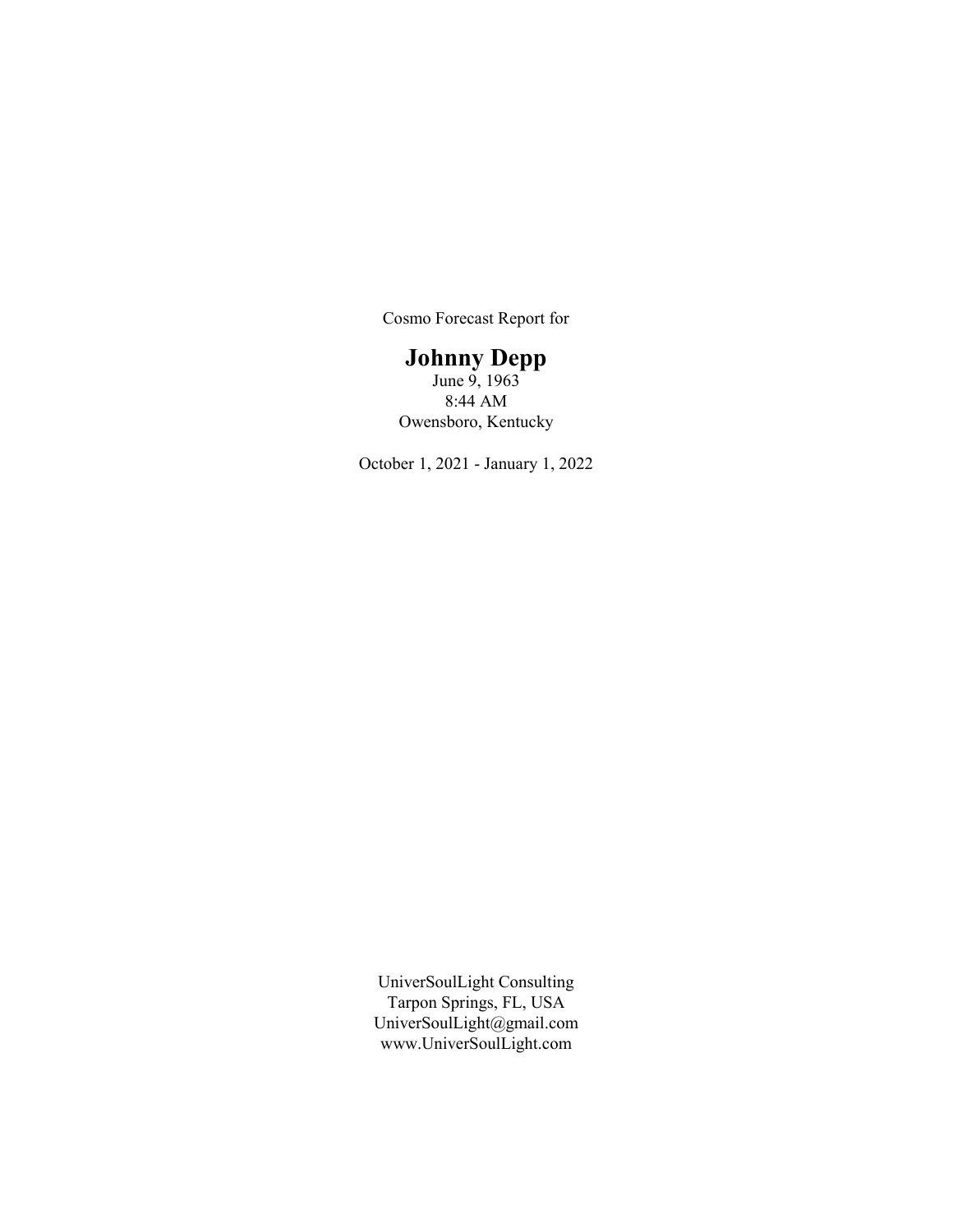Tropical/Placidus NATAL CHART

Calculated for time zone 0 hours

Natal positions:

| $Sun=18GE03$        | $Moo=13CP49$ | $Mer = 25TA17$ | $Ven = 26TA06$ | Mar= $3V113$ |
|---------------------|--------------|----------------|----------------|--------------|
| $Jup=13AR59$        | $Sat=23AQ05$ | Ura= $1V135$   | $Nep=13SC25$   | $Plu=9VI38$  |
| $\text{Asc=12LE26}$ | $MC=3TA22$   |                |                |              |

# PLANET-TO-PLANET SELECTIONS

Natal: Sun Moo Mer Ven Mar Jup Sat Ura Nep Plu Asc MC

| Transiting: Sun Mer Ven Mar Jup Sat Ura Nep Plu |                  |                            |                  |
|-------------------------------------------------|------------------|----------------------------|------------------|
| ASPECT                                          | ORB              | ASPECT                     | ORB              |
| Conj $(0 \deg 00 \min)$                         | $1 \deg 00 \min$ | Oppos $(180 \deg 00 \min)$ | $1 \deg 00 \min$ |
| Sqr(90 deg 00 min)                              | $1 \deg 00 \min$ | Trine $(120 \deg 00 \min)$ | $1 \deg 00 \min$ |
| Sxtil $(60 \deg 00 \min)$                       | $1 \deg 00 \min$ |                            |                  |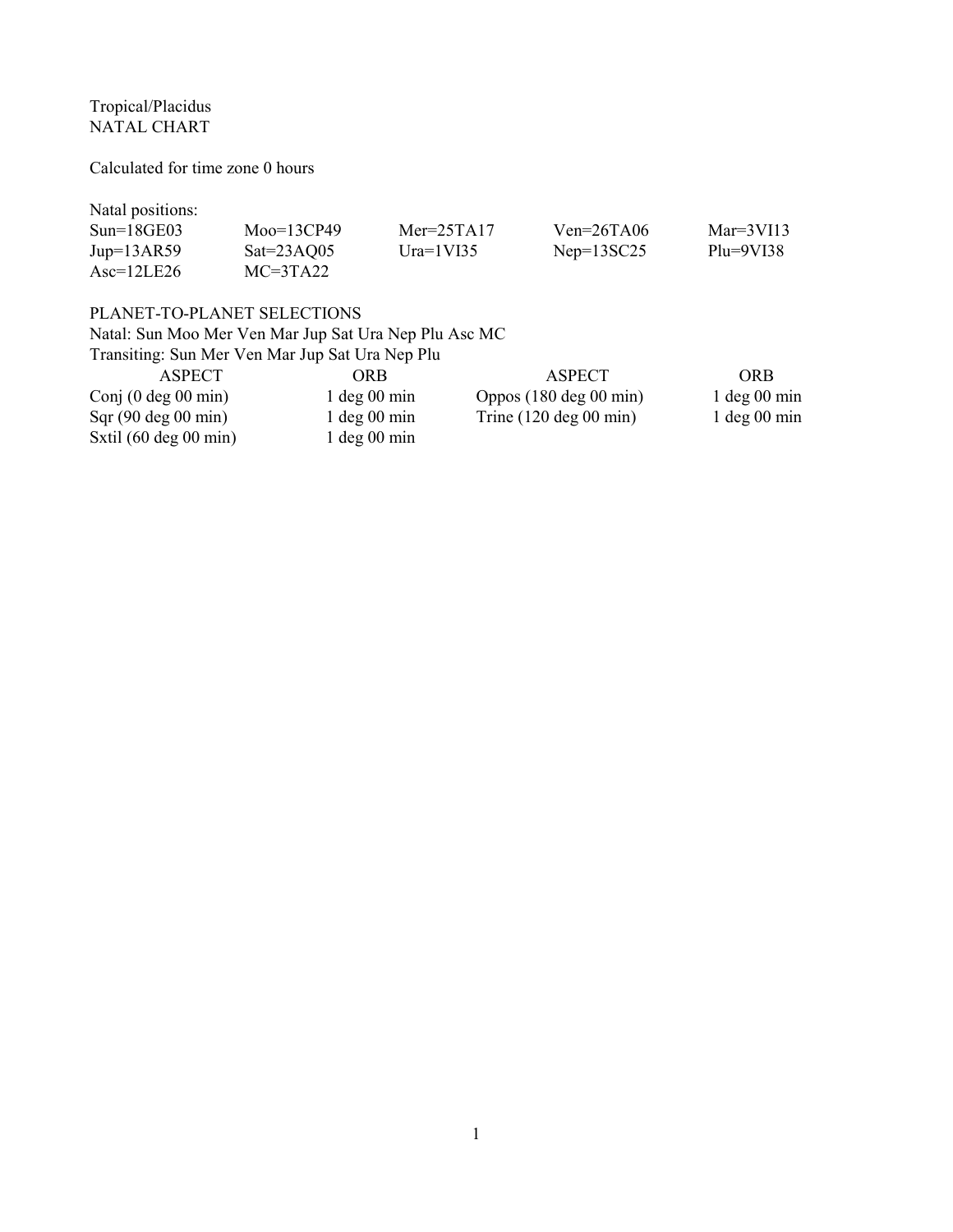Sep 26, 2021 (Sep 15, 2021 to Nov 19, 2021)  $4 \sigma h$ 

You are likely to have some difficulty making an important decision at this time. You may simply feel like a change in your career and life style is needed, or someone may offer you an alternative career path that you have to carefully weigh the pros and cons of.

## Oct 1, 2021 (Oct 1, 2021 to Oct 2, 2021)  $\mathsf{P} \Box \mathsf{h}$

Withdrawing from emotional social contact is favored now, for even when you are with others you are likely to feel separate and alone. Sadness and disappointments in your personal life are also probable now. Inadequacies and flaws in your friends or lovers are particularly bothersome to you now, and you may feel that you have nearly exhausted your patience for dealing with these problems. It is a time to be quiet and to look objectively at how your relationships are going. Though not a pleasurable time, this can be a fruitful period in which to learn more about love and what you truly value.

# Oct 3, 2021 (Oct 3, 2021 to Oct 4, 2021)  $\qquad \qquad$   $\qquad \qquad$   $\qquad \qquad$   $\qquad \qquad$   $\qquad \qquad$   $\qquad \qquad$   $\qquad \qquad$   $\qquad \qquad$   $\qquad \qquad$   $\qquad \qquad$   $\qquad \qquad$   $\qquad \qquad$   $\qquad \qquad$   $\qquad \qquad$   $\qquad \qquad$   $\qquad \qquad$   $\qquad \qquad$   $\qquad \qquad$   $\qquad \qquad$   $\qquad \qquad$

You are more clear and objective about personal matters and your relationships, so this is a favorable time to iron out differences or come to a decision. Communicating openly with loved ones, taking a trip to visit friends, or going on an outing accompanied by one you love, figures prominently now.

### Oct 3, 2021 (Oct 3, 2021 to Oct 4, 2021) d b j

The emphasis is now on long-range financial planning, thinking about future security, and formulating strategies to achieve your ambitions. Your ability to study quietly, to concentrate on complex mental work, and to think deeply about serious matters is much better than usual. This is a good time to organize your affairs and also to seek professional advice about your concerns.

# Oct 3, 2021 (Oct 3, 2021 to Oct 4, 2021)  $\qquad \qquad$   $\qquad \qquad$   $\qquad \qquad$   $\qquad \qquad$   $\qquad \qquad$   $\qquad \qquad$   $\qquad \qquad$   $\qquad \qquad$   $\qquad \qquad$   $\qquad \qquad$   $\qquad \qquad$   $\qquad \qquad$   $\qquad \qquad$   $\qquad \qquad$   $\qquad \qquad$   $\qquad \qquad$   $\qquad \qquad$   $\qquad \qquad$   $\qquad \qquad$   $\qquad \qquad$

Your needs for love, companionship, friendship, and sharing are very strong now, and you won't want to be alone or work go off to do solitary work. In fact, you feel like relaxing and enjoying the beautiful side of life rather than laboring or concentrating on difficult tasks. A significant development in a close relationship or strong feelings of attraction to someone you encounter, are very likely at this time.

# $Oct 4, 2021$  (Oct 2, 2021 to Oct 5, 2021) g  $\star$   $\star$  sc

At this time you are able to be very clear and above-board with other people, bringing out your desires and differences between yourself and others in a way that is unlikely to offend or stir up hostility. Because you appear confident, others are inclined to follow your lead now.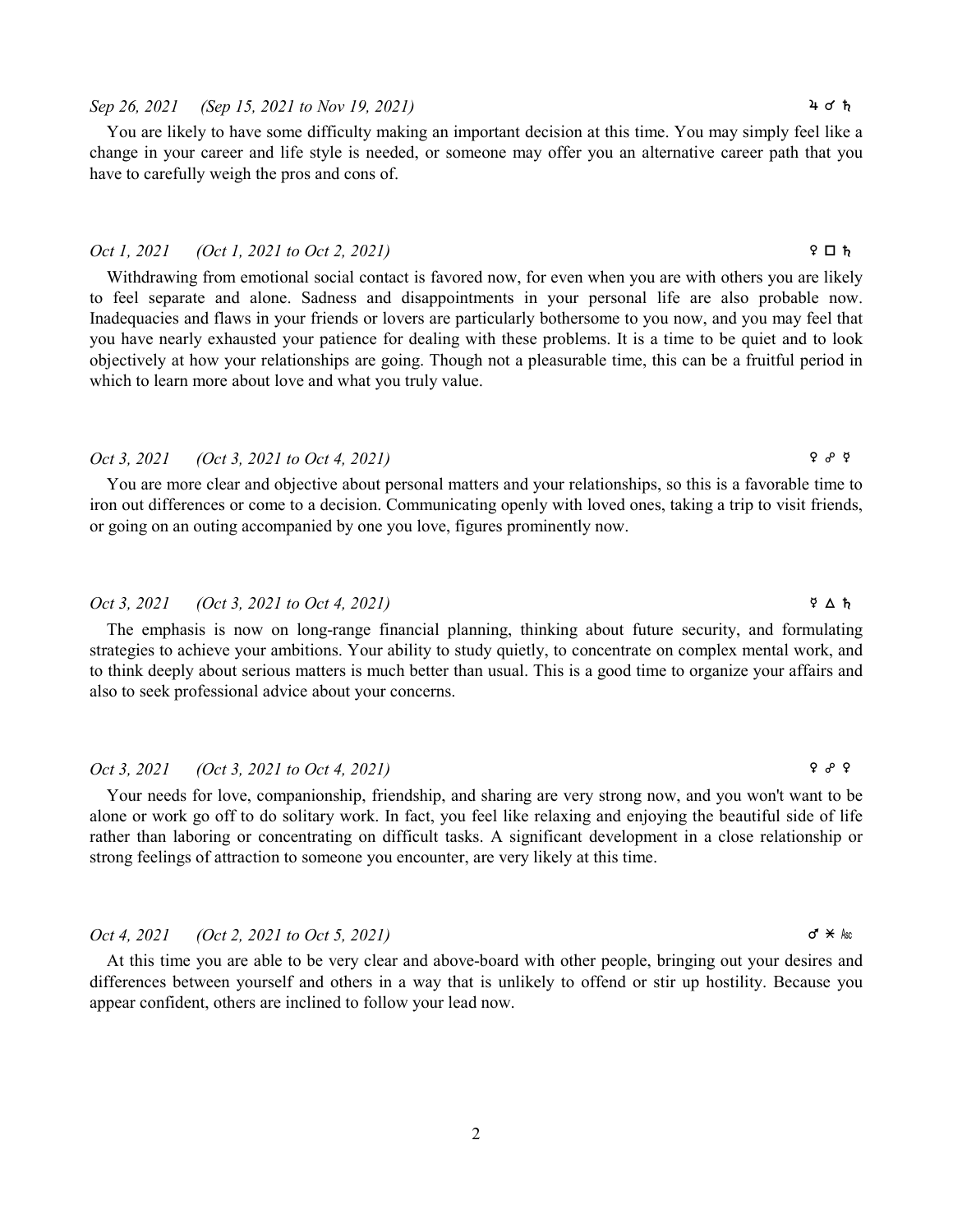### 3

## $Oct 5, 2021$  (Oct 5, 2021 to Oct 6, 2021)  $Q \times kx$

This is a time for being with people and especially giving something of yourself and your talents to others. You want to be seen and noticed. You receive appreciation and a positive response, and possibly an opportunity or personal contact which will be quite beneficial.

## Oct 6, 2021 (Oct 4, 2021 to Oct 7, 2021)  $\sigma \Box$

At this time you are prone to irritability, temper tantrums, and flying off the handle for slim reasons. You are also impatient and inclined to rush unnecessarily, which can cause accidents or bruised feelings of the part of the people you live with or work closely with. You are in a fighting mood and stand up for your rights more readily than usual, but beware of the tendency to be abrasive and insensitive.

# Oct 6, 2021 (Oct 4, 2021 to Oct 7, 2021)  $\sigma^2 \theta^2 + \sigma^3$

Your energy level and your self-confidence are high now. You are full of enterprise and may chaff at the bit if you can not do enough, if your present position doesn't give you enough scope, or if your superiors do not allow you to take initiative and advance as you want to. Also, at this time you tend to overextend yourself or to believe you can do more than you actually can.

### Oct 6, 2021 (Oct 5, 2021 to Oct 7, 2021)  $\Box$

Tension in your home life, conflicts between work demands and personal needs, or unresolved emotional tangles are likely to arise now, necessitating adjustments and compromises on your part.

A side of you which is usually hidden or in the background is likely to emerge now, and this may be positive or negative.

## Oct 7, 2021 (Oct 7, 2021 to Oct 8, 2021) a x h

A goal or vision you have been working toward comes into fruition now, or gains momentum and positive recognition from others. You feel expansive and inclined to take risks, and you may be overly extravagant now.

### Oct 8, 2021 (Oct 7, 2021 to Oct 9, 2021) d b a

You are very clear and perceptive now. It's a good time to make a decision or come to an agreement, negotiate, exchange your views with others, present your case. If you are in a profession dealing with words, ideas, or communication, this is a very productive time for you. Ideas flow, and you express your thoughts well.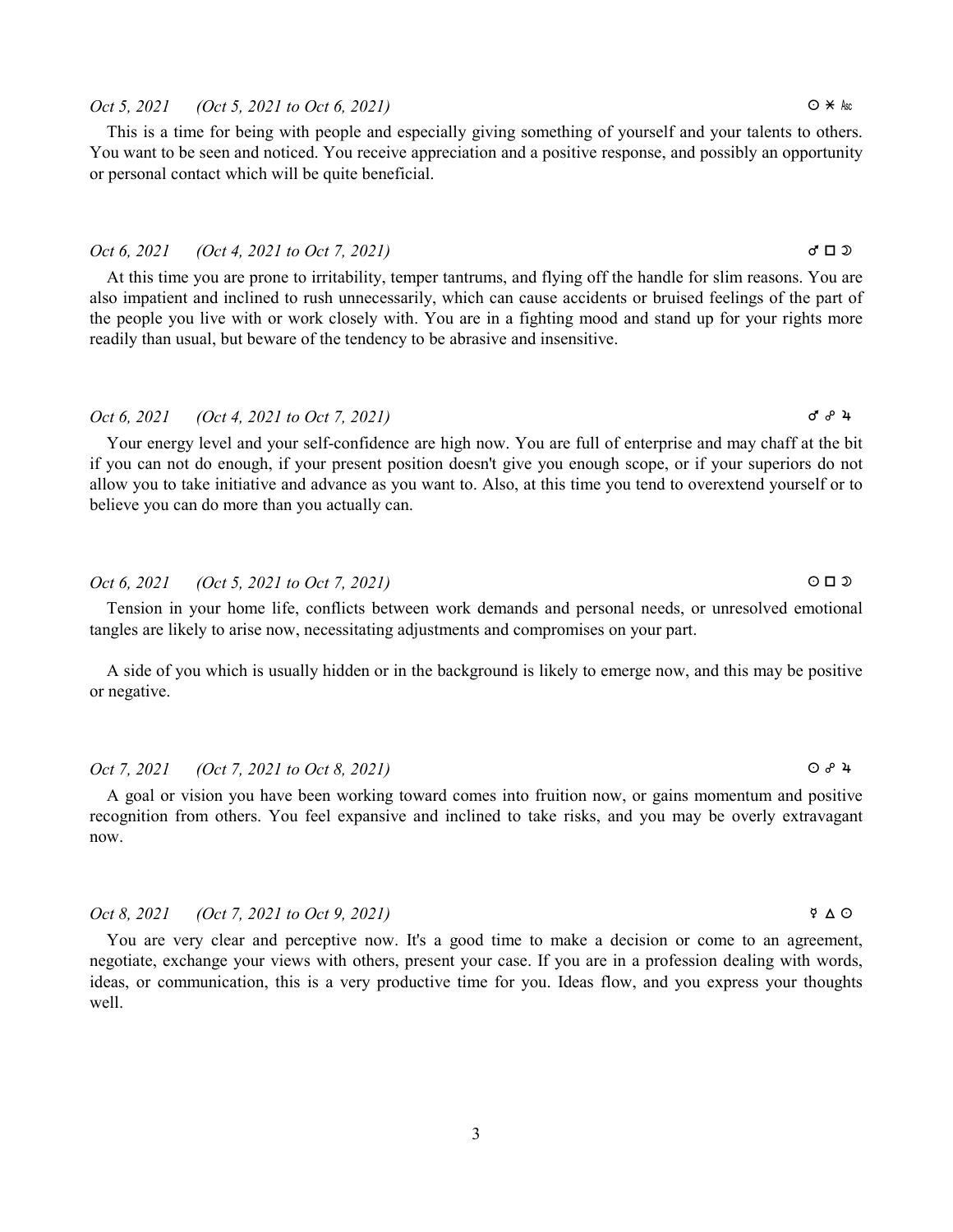# Oct 8, 2021 (Oct 7, 2021 to Oct 9, 2021)  $\Box$   $\Psi$

You are impulsively affectionate and flirtatious at this time, and you feel quite restless if you are in a stable, predictable relationship that offers little excitement. You may be highly attracted to someone new, simply because of the novelty and possibilities for adventure. Also, your friends or love partner may behave in unexpected ways. Flexibility and openmindedness in your relationships is called for now.

### Oct 9, 2021 (Jun 8, 2021 to Nov 4, 2021)  $\forall \Delta \mathfrak{D}$

You are more spontaneous, free, and uninhibited in your expression of feelings now. Your sense of humor is very good, and you can expect a lot of good times, laughter, and joking throughout this period.

# Oct 10, 2021 (Oct 9, 2021 to Oct 11, 2021) f c g

Tangles in romantic relationships are likely now. Your sexual drive is quite strong, and you may be more concerned with satisfying your own desires than in being sensitive to your partner. All interactions with people of the opposite sex are inclined to be tense right now.

# Oct 11, 2021 (Oct 11, 2021 to Oct 12, 2021)  $\bigcirc \Delta \bigcirc$

Confidence and inner harmony prevail. You can move forward with creative projects and express yourself more easily and comfortably now. Your efforts are well-received at this time.

### Oct 12, 2021 (Oct 11, 2021 to Oct 12, 2021) d x h

You are mentally restless and can not concentrate well on your immediate, familiar tasks. You are not inclined to discipline your mind or focus on practical matters, unless there is an element of gambling, play, or risk-taking involved. Reading something that is mind expanding, taking a trip, or planning a vacation is favored at this time.

# Oct 12, 2021 (Oct 11, 2021 to Oct 13, 2021) d c s

Emotions, prejudices, or unresolved issues from the past come up in your interactions with others now, and you may not be very objective.

This is a good time to speak up and clear the air of any grievances you have been holding on to for some time.

Personal subjects are the topic of discussion now. Reminiscing, remembering, daydreaming about and reflecting on the past is likely.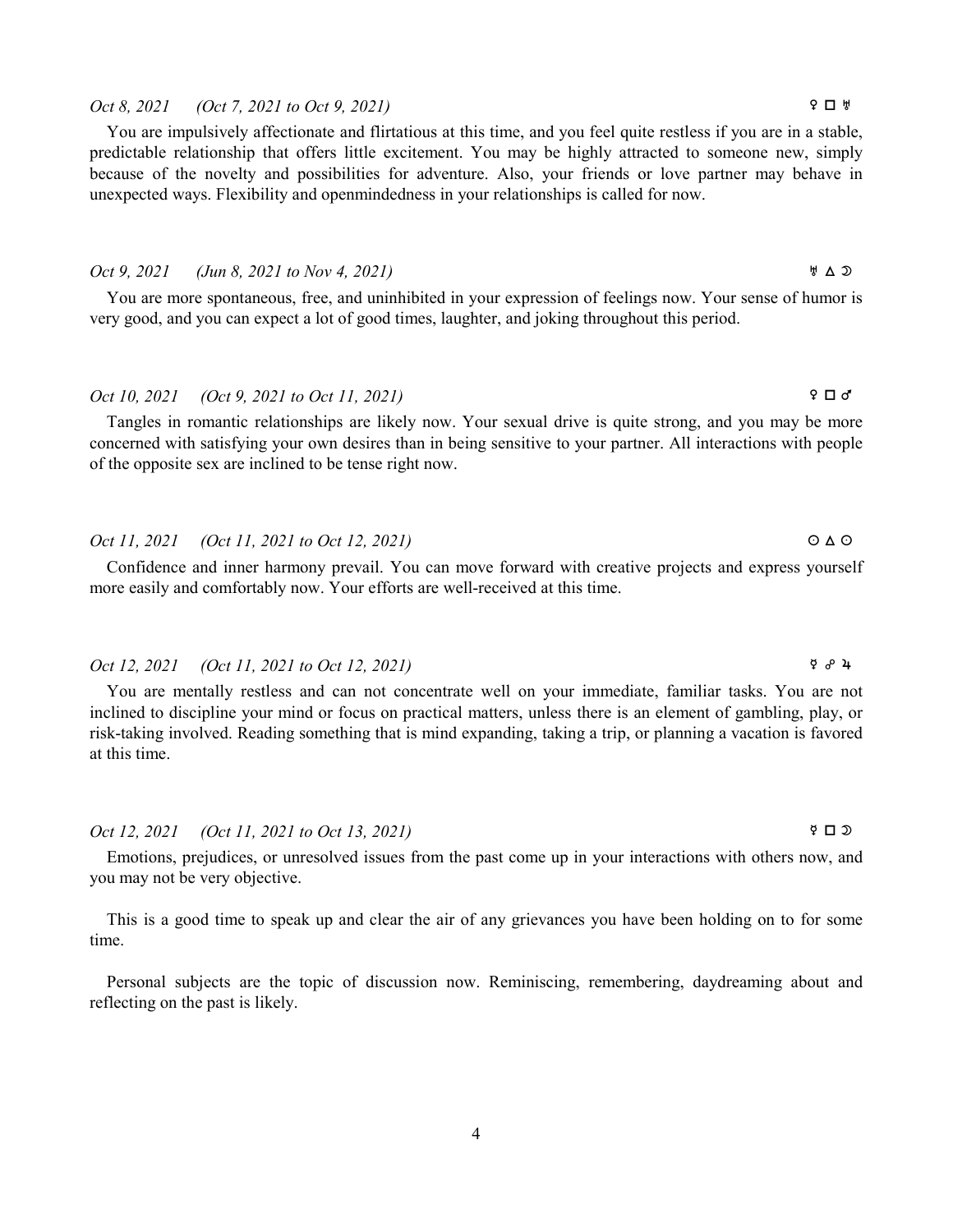# Oct 12, 2021 (Oct 11, 2021 to Oct 14, 2021)  $\sigma^* \Delta \Omega$

Your vitality and self-confidence are high, and you can achieve your goals with much more ease than usual. You enjoy vigorous physical activities, competitive work or sports, and meeting challenges. You are inclined to strike out on your own and to assert your own will, but not in a way that creates resistance in others.

## Oct 13, 2021 (Oct 13, 2021 to Oct 14, 2021) d n S

This is an excellent time to be out and about. There are significant opportunities to make connections, exchange information, and to learn something through a meeting or chance encounter. Letters, phone calls, and conversations that you initiate are productive at this time.

# Oct 16, 2021 (Oct 15, 2021 to Oct 17, 2021)  $\bigcirc \Delta h$

Today it is easy for you to concentrate on your work, to eliminate what is superfluous or distracting you from what you really need to do. You have the self-control and discipline to apply yourself to tasks that you may have been avoiding. You want to put your affairs in order and have a greater tolerance for tedium than usual. This is a good time to tackle mundane chores and practical business.

# Oct 16, 2021 (Oct 15, 2021 to Oct 17, 2021)  $\qquad \qquad$   $\Box$   $\Box$

Hidden passions, fears, jealousies, longings, desires, or needs surface in you now and can stir up trouble in your closest relationships. You are prone to be compulsive or demanding in a close relationship, to be emotionally driven and to force things to a head in some emotionally-laden situation. Positively, a relationship can be deepened and reborn now, given new life by your willingness to reveal yourself completely to your loved one.

### Oct 19, 2021 (Oct 19, 2021 to Oct 20, 2021)  $\mathcal{P} \Delta$  As:

At this time you are inclined to invest your time and money into making your environment more beautiful and comfortable. You may also wish to enhance your personal appearance in some way, such as getting a new hair style or purchasing clothing, cosmetics and the like. Social gatherings are also very positive for you now.

### $Oct 20, 2021$  (Oct 18, 2021 to Oct 21, 2021) g  $\Delta \hbar$

Your concentration is excellent now and you are serious about your work. You want to focus on real accomplishment and avoid frivolity and distractions. You may fruitfully tackle difficult, disagreeable tasks or work that usually frustrates you, for your patience and ability to do painstaking work is brought out now. Self-control and self-discipline are required of you at this time, but fortunately, they yield positive results in the long run.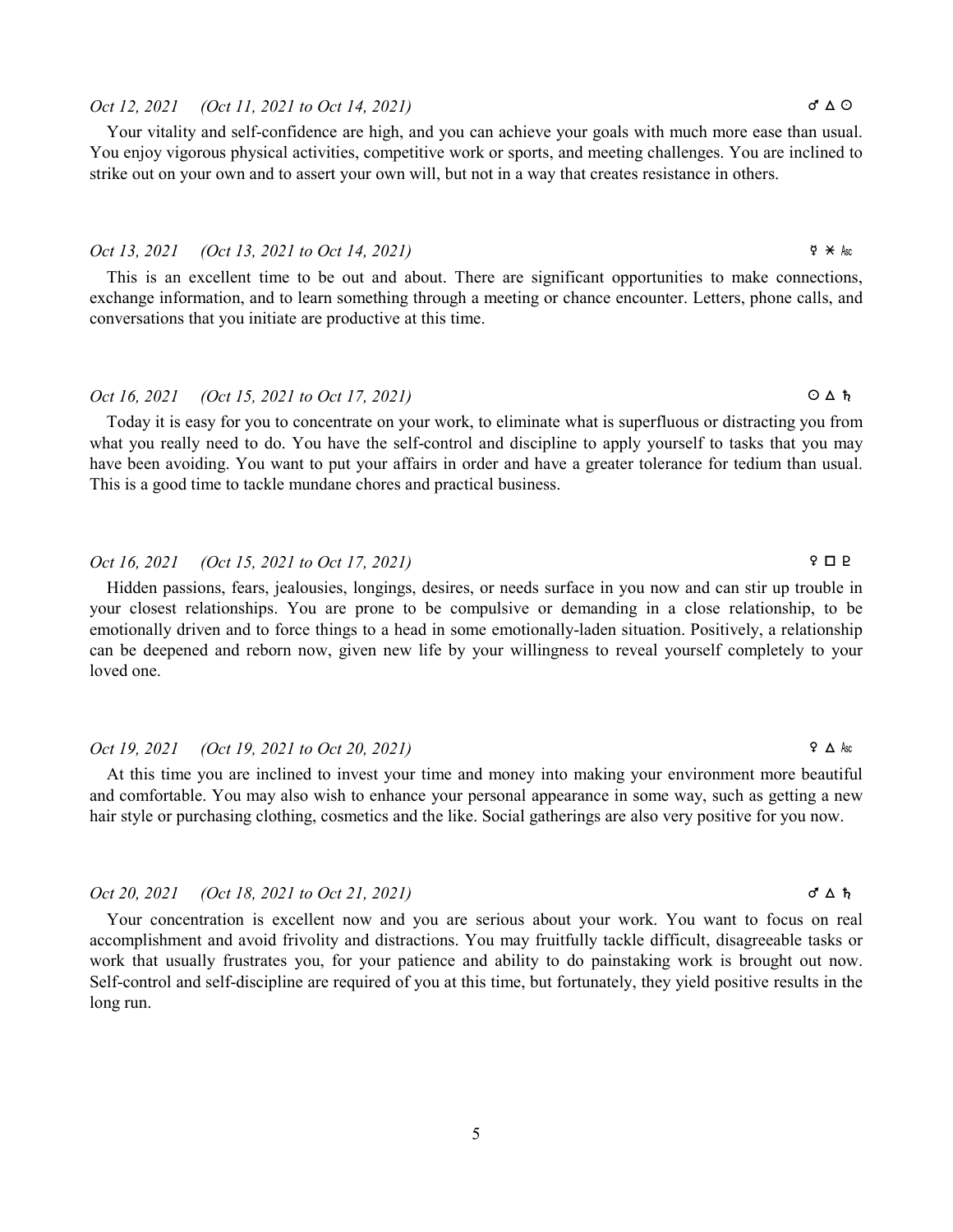# Oct 20, 2021 (Sep 19, 2021 to Nov 13, 2021)  $\forall x \in \mathbb{R}$

Your imagination and psychic sensitivity are extremely high now. You are inspired by high ideals, dreams, visions, and fantasies. In fact, you are so sensitive now, that you may have a significant clairvoyant experience, even if you don't believe in such things!

### Oct 20, 2021 (Oct 19, 2021 to Oct 21, 2021)  $\qquad \qquad$   $\qquad \qquad$   $\qquad \qquad$   $\qquad \qquad$   $\qquad \qquad$   $\qquad \qquad$   $\qquad \qquad$   $\qquad \qquad$   $\qquad \qquad$   $\qquad \qquad$   $\qquad \qquad$   $\qquad \qquad$   $\qquad \qquad$   $\qquad \qquad$   $\qquad \qquad$   $\qquad \qquad$   $\qquad \qquad$   $\qquad \qquad$   $\qquad \qquad$   $\qquad \q$

Emotional well-being and contentment characterize this time period. You feel quite relaxed and carefree, and this would be a splendid time for a vacation. Laziness, self-indulgence, and expecting everything to work out well with no effort on your part are negative possibilities now. You feel very lucky and you are likely to be lax or extravagant with your money. Material benefits are, indeed, likely at this time, but beware of being overly generous or depending too much on Lady Luck.

# Oct 23, 2021 (Oct 23, 2021 to Oct 24, 2021)  $\forall x \neq 0$

This astrological influence (Mer Sxtil Asc) also occurred on Oct 13, 2021 (peak date). Please refer to this date.

# Oct 24, 2021 (Oct 23, 2021 to Oct 25, 2021)  $\qquad \qquad$   $\qquad \qquad$   $\qquad \qquad$   $\qquad \qquad$   $\qquad \qquad$   $\qquad \qquad$   $\qquad \qquad$   $\qquad \qquad$   $\qquad \qquad$   $\qquad \qquad$   $\qquad \qquad$   $\qquad \qquad$   $\qquad \qquad$   $\qquad \qquad$   $\qquad \qquad$   $\qquad \qquad$   $\qquad \qquad$   $\qquad \qquad$   $\qquad \qquad$   $\qquad \q$

You feel quite loving and warm, with a desire to give and receive affection and appreciation. Also, your desire for beauty stimulates your creativity. If you are artistic, your work will be particularly inspired now. Indulging in your desire for beauty or luxury is likely at this time.

### Oct 24, 2021 (Oct 23, 2021 to Oct 25, 2021)  $\bigcirc \star \forall$

Acting on impulse, changing your usual routine, improvising and using your intuition rather than following a prescribed, logical way of doing things is called for now. The tempo of your life accelerates now. Expect a rather inconstant, unpredictable, but interesting time.

Oct 25, 2021 (Oct 25, 2021 to Oct 26, 2021) d c s

This astrological influence (Mer Sqr Moo) also occurred on Oct 12, 2021 (peak date). Please refer to this date.

Oct 25, 2021 (Oct 25, 2021 to Oct 26, 2021)  $\qquad \qquad$   $\qquad \qquad$   $\qquad \qquad$   $\qquad \qquad$   $\qquad \qquad$   $\qquad \qquad$   $\qquad \qquad$   $\qquad \qquad$   $\qquad \qquad$   $\qquad \qquad$   $\qquad \qquad$   $\qquad \qquad$   $\qquad \qquad$   $\qquad \qquad$   $\qquad \qquad$   $\qquad \qquad$   $\qquad \qquad$   $\qquad \qquad$   $\qquad \qquad$   $\qquad \q$ 

This astrological influence (Mer Oppos Jup) also occurred on Oct 12, 2021 (peak date). Please refer to this date.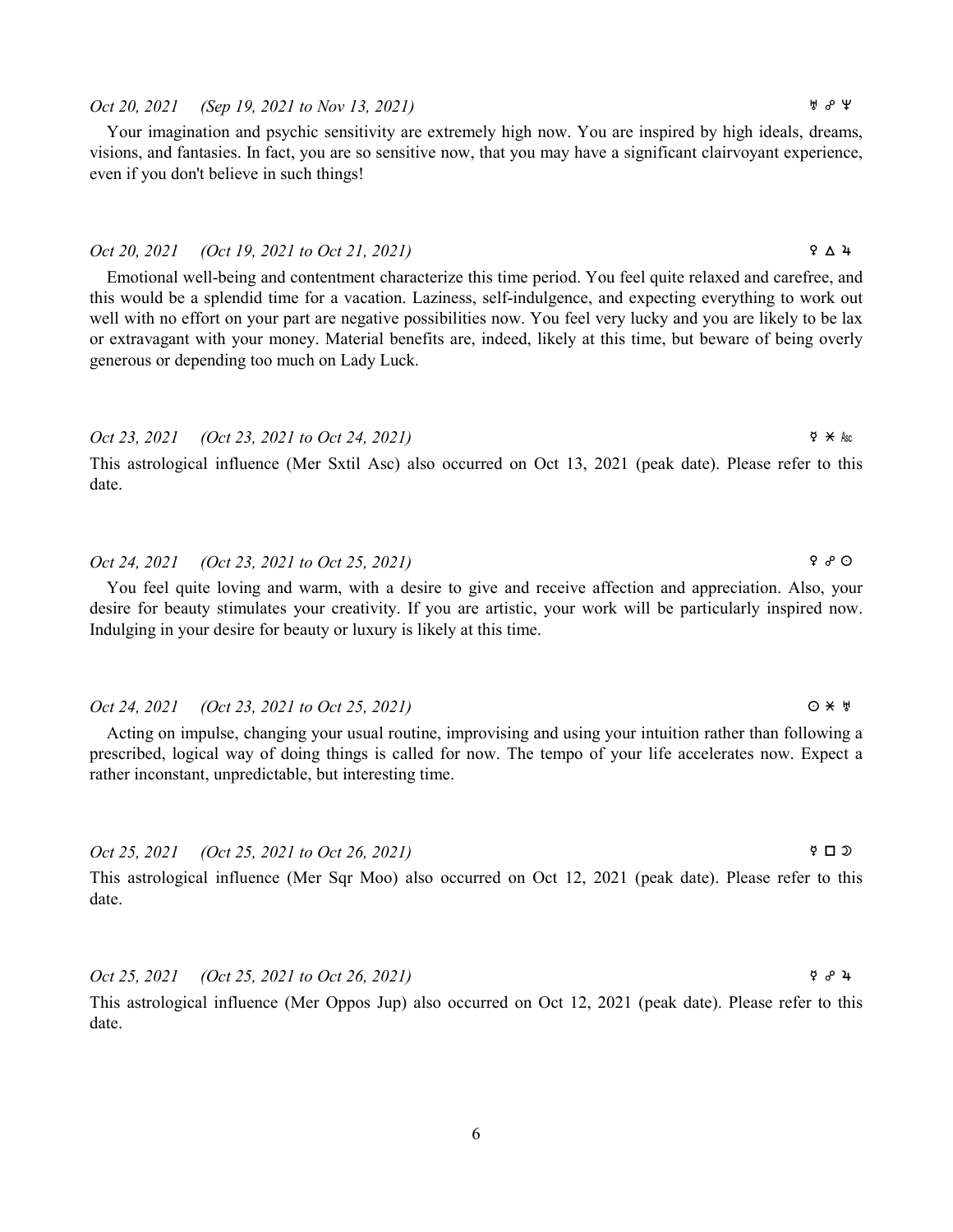### 7

# $Oct 26, 2021$  (Oct 25, 2021 to Oct 27, 2021)  $Q \times \sigma$

Your vitality and courage are strong now and you are eager to meet challenges. You can accomplish a great deal of work, especially if it involves physical effort. If you are active in sports, you will be especially competitive and vigorous now. Self-confidence is high.

### $Oct 26, 2021$  (Oct 25, 2021 to Oct 27, 2021)  $\bigcirc$   $\mathcal{S}$  Mc

This is a time for withdrawing your energy, attention, and efforts from the outside world and external goals in order to replenish yourself. Quiet reflection and attention to your inner world, your family, and the foundation that supports all of your outside activities, is called for. This is a time to "lie low". You may have to work quietly or without much outside recognition at this time.

# Oct 28, 2021 (Oct 28, 2021 to Oct 29, 2021) d b a

This astrological influence (Mer Trine Sun) also occurred on Oct 8, 2021 (peak date). Please refer to this date.

# Oct 29, 2021 (Oct 29, 2021 to Oct 30, 2021)  $9 \times h$

You are feeling sober and realistic about love at this time, and are interested in being with people you respect and can depend upon - your oldest, true-blue friends. Also, reaching out to an older relative or another mature, experienced person can mean a lot to you and be mutually beneficial now.

### Nov 1, 2021 (Oct 31, 2021 to Nov 2, 2021) d b j

The emphasis is now on long-range financial planning, thinking about future security, and formulating strategies to achieve your ambitions. Your ability to study quietly, to concentrate on complex mental work, and to think deeply about serious matters is much better than usual. This is a good time to organize your affairs and also to seek professional advice about your concerns.

## Nov 1, 2021 (Oct 31, 2021 to Nov 2, 2021)  $\bigcirc \ast P$

There are opportunities for deep sharing, and powerful, meaningful contacts with others, especially people who share common goals or ideals. An opportunity for a leadership role is also likely.

# $Nov \, I$ , 2021 (Oct 31, 2021 to Nov 3, 2021) g  $\forall * \forall$

Physical thrills and excitement have a strong appeal for you now, and you want to do something new and out of the ordinary. You also have a lot of energy and quick reflexes. A vigorous game of racquetball or tennis, or some other fast-moving competitive sport would be a good outlet for you now. Acting on your spontaneous impulses and following through on some of your more unusual or "crazy" desires will yield surprises, mostly positive.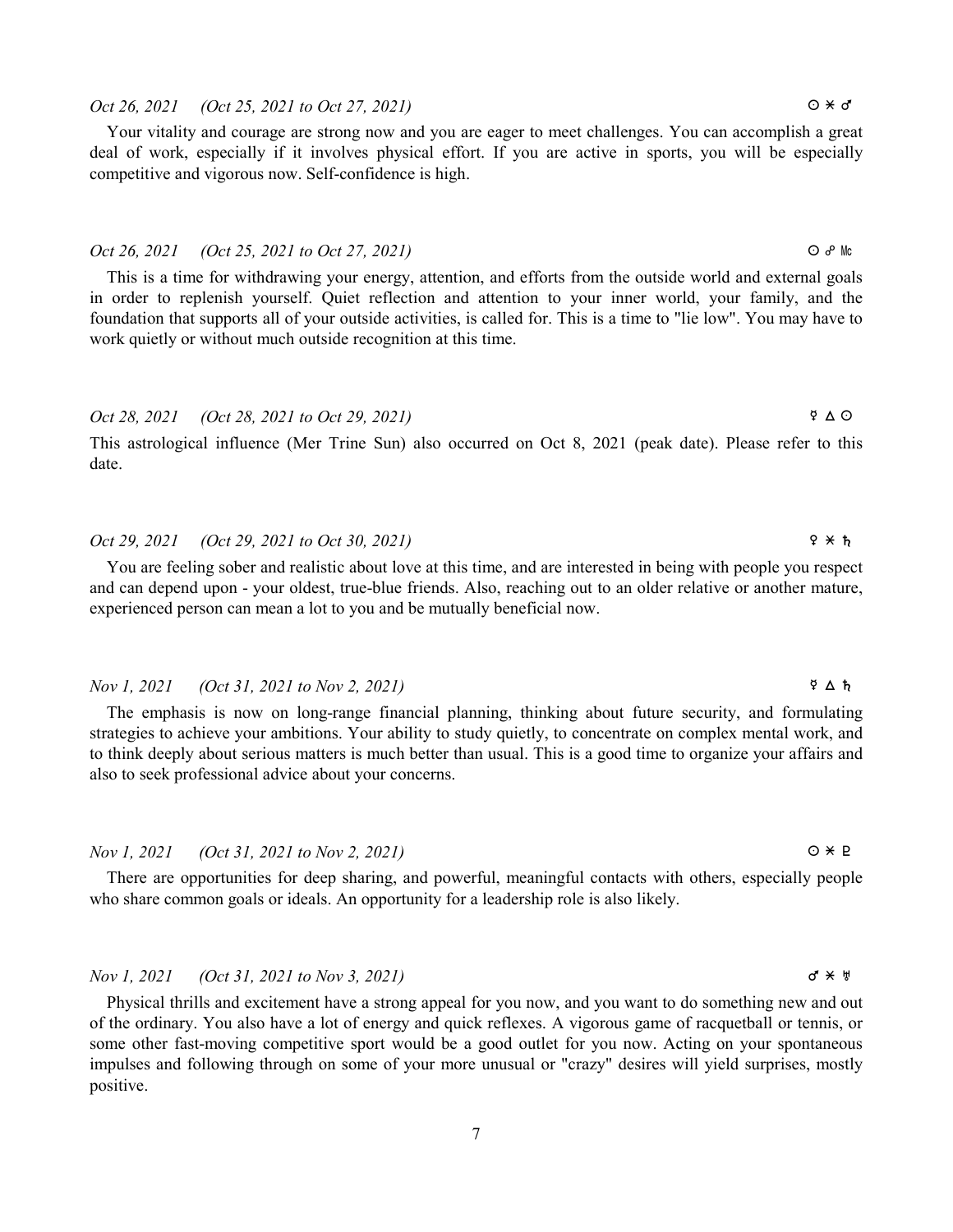# Nov 4, 2021 (Nov 4, 2021 to Nov 5, 2021)  $\sigma^* \star \sigma^*$

You are capable of forceful, decisive action, and you have the will to carry through on your intentions at this time. Physically, you feel good and your energy is flowing smoothly. Also, your interactions with others are feisty and spirited. you inspire others to take action and group efforts or joint projects are favored.

### $Now \, 4, \, 2021$  (Nov 3, 2021 to Nov 6, 2021) g  $\sigma \cdot \mathbb{R}$

This is a low point, as far as getting ahead or achieving anything in the world is concerned. For now, your energy needs to go into your personal life, home, and family matters. Stress which has been building up both at work and in your family relationships needs to be released now. Try to work out or find ways to express yourself physically, like working in the yard or playing sports; otherwise you are prone to become pugnacious with the people you are closest to.

### $Now\ 4, 2021$  (Nov 4, 2021 to Nov 5, 2021)  $O \Box$

You may feel out of step with the people in your immediate environment now, not in harmony with the intentions and desires of those you work or live with.

Relationships, especially professional ones, can be tense, especially if you attempt to work your own will. This is not a time to force issues.

# Nov 5, 2021 (Nov 4, 2021 to Nov 6, 2021)  $\bigcirc$  d'  $\vee$

You feel more lackadaisical now, less focused on mundane tasks, and possibly less energetic as well. Your imagination and fantasy life is very active and you can dream up some very creative ideas. Negatively, you tend to dissipate your energy or to avoid the real world.

### Nov 6, 2021 (Nov 6, 2021 to Nov 7, 2021)  $0 \times 2$

Support from close friends, family, and the women in your life gives you confidence now. This is a good time to mend fences and ameliorate problems in your home life.

### $Nov 6, 2021$  (Nov 6, 2021 to Nov 7, 2021)  $Q \times W$

You will want a break from the predictability of your usual routine and methods. You're in the mood to experiment and to learn something new. Offbeat or original ideas excite you and you will seek people who can offer you a different way of looking at things. Discovery, inventiveness, and spontaneity are major themes now.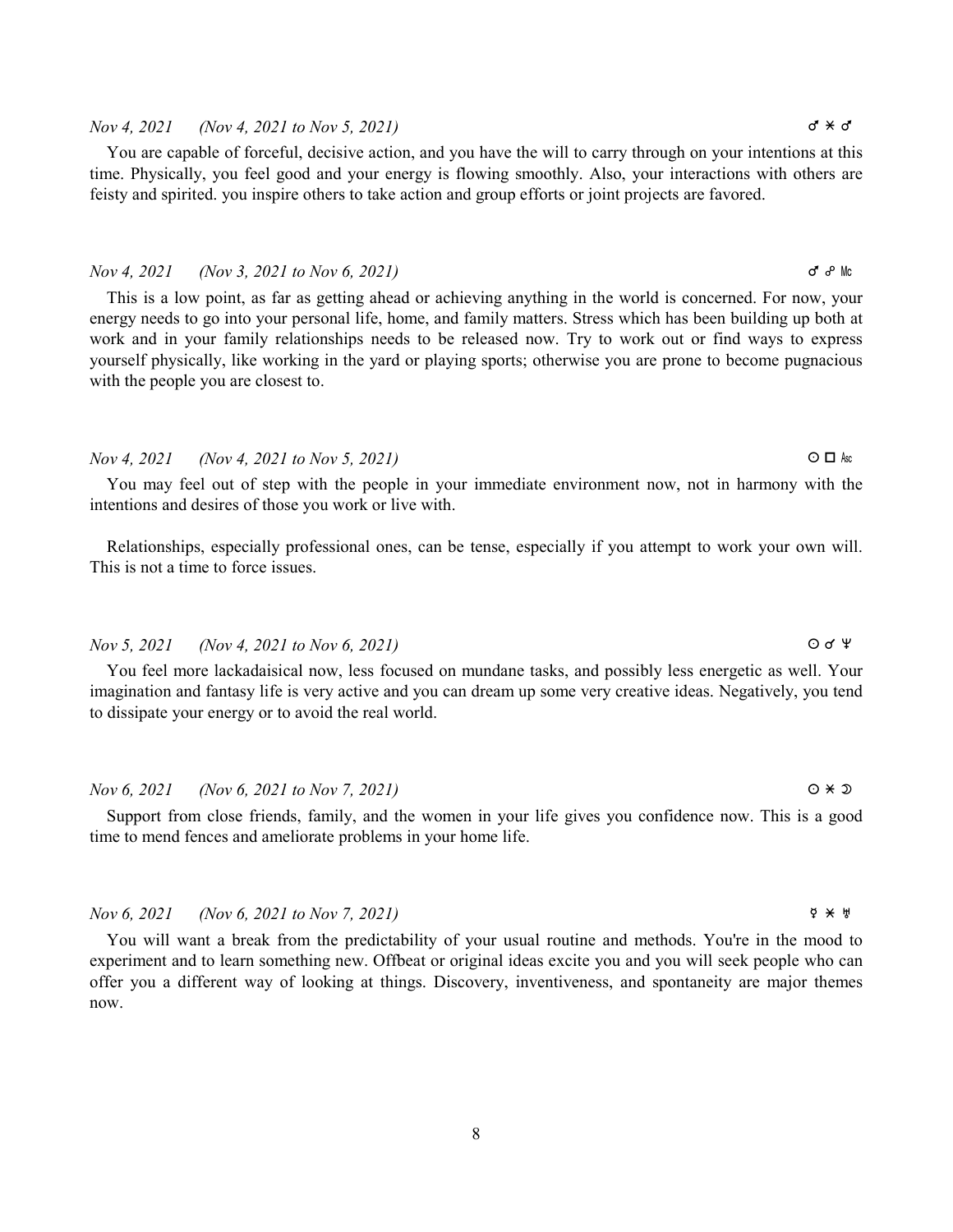## $Nov 7, 2021$  (Nov 6, 2021 to Nov 8, 2021)  $\qquad \qquad$   $\qquad \qquad$   $\qquad \qquad$   $\qquad \qquad$   $\qquad \qquad$   $\qquad \qquad$   $\qquad \qquad$   $\qquad \qquad$   $\qquad \qquad$   $\qquad \qquad$   $\qquad \qquad$   $\qquad \qquad$   $\qquad \qquad$   $\qquad \qquad$   $\qquad \qquad$   $\qquad \qquad$   $\qquad \qquad$   $\qquad \qquad$   $\qquad \qquad$   $\qquad \qquad$

Unexpected pleasures, new friends, or a more playful, adventurous attitude in your relationships make this time period stimulating and delightful. You want a break from your usual routine, and because you are willing to experiment and to be spontaneous, you are likely to experience a refreshing change of pace. A new romance or a revitalization of a current one is very likely.

### Nov 7, 2021 (Nov 7, 2021 to Nov 8, 2021) d n g

You are eager to discuss your thoughts and plans with others at this time and you may have a very fruitful brainstorming session, a spirited debate, or a very active meeting with others in which things really get accomplished. You are verbally assertive and can present your own plan or idea quite convincingly.

## $Nov 8, 2021$  (Nov 8, 2021 to Nov 9, 2021) d  $\frac{1}{2}$   $\frac{1}{2}$   $\frac{1}{2}$   $\frac{1}{2}$   $\frac{1}{2}$   $\frac{1}{2}$   $\frac{1}{2}$   $\frac{1}{2}$   $\frac{1}{2}$   $\frac{1}{2}$   $\frac{1}{2}$   $\frac{1}{2}$   $\frac{1}{2}$   $\frac{1}{2}$   $\frac{1}{2}$   $\frac{1}{2}$   $\frac{1}{2}$   $\frac{1}{2}$

Your mind is directed inward now. Reflecting on your personal life, and the overall direction you are headed in, is very likely now. Thoughts of the past and the choices you made are also prominent. Making a decision regarding your home or your family life is favored at this time.

# Nov 8, 2021 (Sep 15, 2021 to Nov 19, 2021) 4 of the  $\mathcal{A}$

You are likely to have some difficulty making an important decision at this time. You may simply feel like a change in your career and life style is needed, or someone may offer you an alternative career path that you have to carefully weigh the pros and cons of.

### $Nov 8, 2021$  (Nov 8, 2021 to Nov 9, 2021)  $Q \Delta \sigma$

You feel quite amorous and affectionate now, and will very much want to share this time with someone you love or at least with congenial company. Your creative or artistic inclinations are also stimulated, and your work in these areas will be especially satisfying and successful at this time.

## $Nov 9, 2021$  (Nov 7, 2021 to Nov 10, 2021) **9**  $\Delta$  Mc

Your friendly concern for others and your willingness to meet people half way benefits your career, reputation, or public image at this time. This is a favorable time to socialize with people you have professional ties with, as the positive feelings you generate now are likely to be an aid to you in the future. Beautifying the place where you interface with the public and an increased concern about your own physical appearance are also brought out now.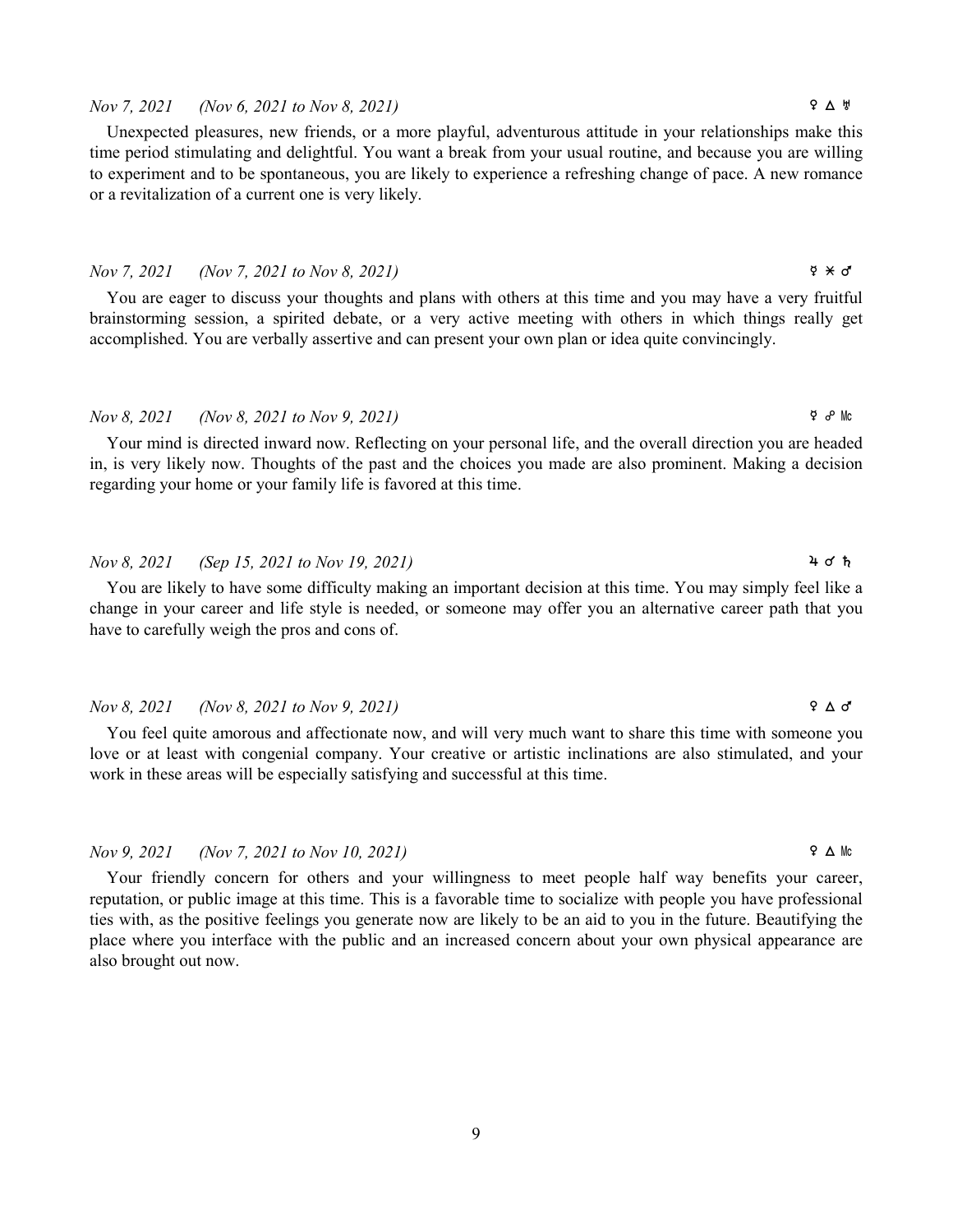### Nov 11, 2021 (Nov 11, 2021 to Nov 12, 2021)  $\forall x \neq 0$

You are fascinated by the mysterious now. Unsolved or puzzling problems and the hidden or behind-the-scenes aspects of a situation interest you most, and you delve and probe until you discover the truth. An interest in psychology or other peoples' secrets comes to the fore. You enjoy spy stores, mystery, and supernatural stories.

### Nov 13, 2021 (Oct 19, 2021 to Dec 10, 2021)  $\forall D$  ks

Unexpected changes in your relationships and life in general occur at this time. You are not easily satisfied with things now; even if everything seems to be going along fine, you feel the need to stir things up. You would almost rather have an upset or crisis just for the excitement!

## Nov 13, 2021 (Nov 13, 2021 to Nov 14, 2021) d c S

You will be alert and on your toes now. The pace is likely to be fast, even hectic. You are restless and eager to meet others halfway, to converse, exchange information, and make connections. Nervousness or irritability due to aggravations and the stress of increased demands at work is possible.

# Nov 13, 2021 (Nov 12, 2021 to Nov 15, 2021)  $\sigma^* \times P$

You may be considering a major overhaul or revision in your ambitions at this time. If you do not have a sense of meaningful purpose or a passionate commitment to anything, you will want to reassess where you are going and why. If you do have a clear goal, you can make significant progress and work with great satisfaction now. An opportunity to do what you really want to do is likely.

### Nov 14, 2021 (Nov 14, 2021 to Nov 15, 2021)  $\qquad \qquad$   $\qquad \qquad$   $\qquad \qquad$   $\qquad \qquad$   $\qquad \qquad$   $\qquad \qquad$   $\qquad \qquad$   $\qquad \qquad$   $\qquad \qquad$   $\qquad \qquad$   $\qquad \qquad$   $\qquad \qquad$   $\qquad \qquad$   $\qquad \qquad$   $\qquad \qquad$   $\qquad \qquad$   $\qquad \qquad$   $\qquad \qquad$   $\qquad \qquad$   $\qquad \q$

Your thoughts are dreamy, fantastic, and faraway right now. Your imagination and intuition is heightened, which benefits any creative or artistic work you may do. However, your practical reasoning ability and your ability to focus on the here-and-now are diminished. Your judgement regarding concrete matters is a bit fuzzy at this time, so you may wish to delay making important decisions.

# Nov 14, 2021 (Nov 14, 2021 to Nov 15, 2021)  $\forall x \neq 0$

You feel inclined to speak to others about your innermost feelings, your past, and other personal subjects, which builds closeness and trust in your relationships, especially with women. You are also a sympathetic listener, drawing out others' feelings and personal experiences.

You may hear from someone from the past or reach out to someone you have a long history with or who was once very important in your life.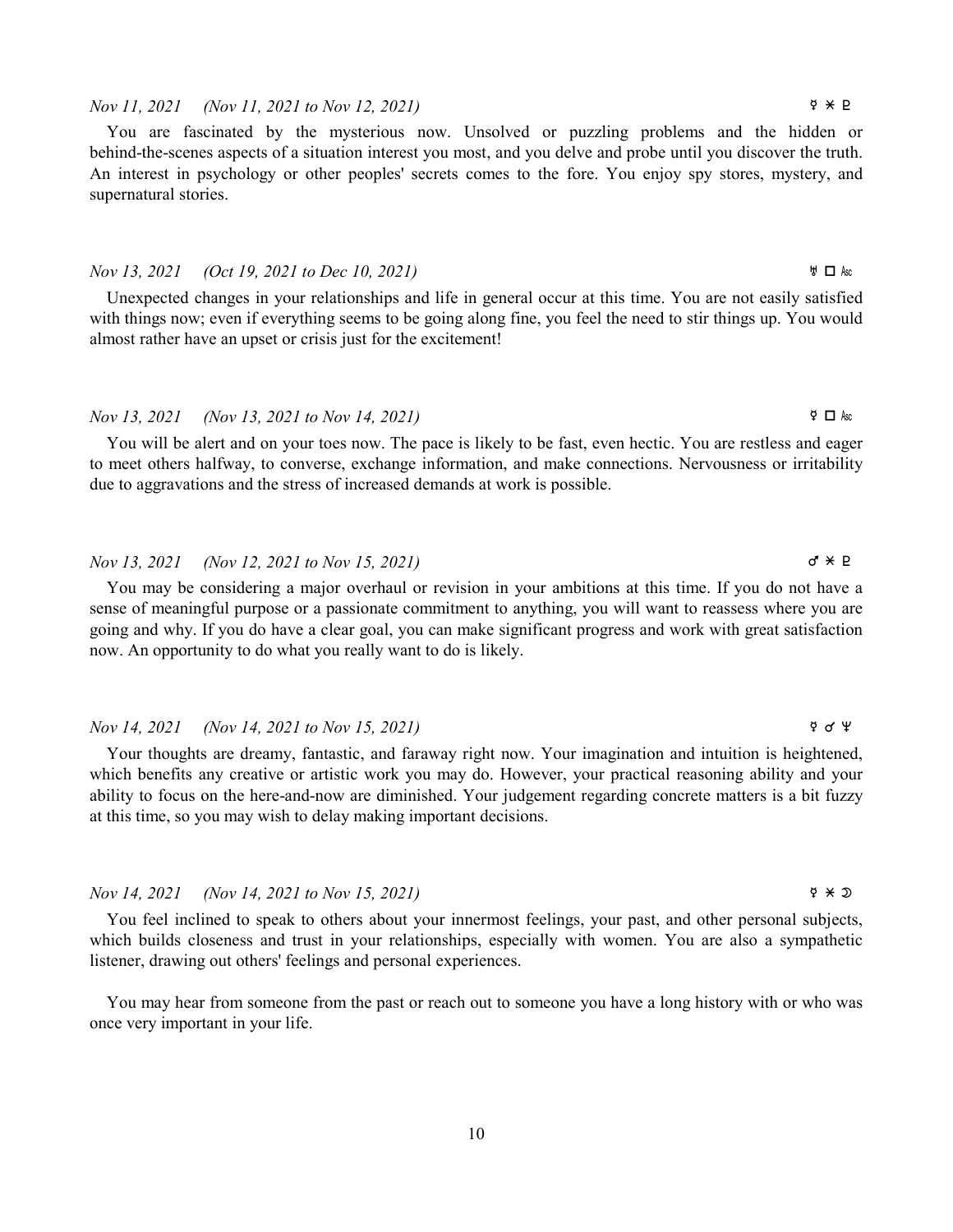### Nov 15, 2021 (Nov 14, 2021 to Nov 16, 2021) a c j

This is a time of considerable frustration and your desires or efforts appear to be thwarted or at least delayed. Relationships with men and people in authority may be particularly uncomfortable. Also, you have more self-doubt than usual; your mood is somber and rather self-critical. This is a good time to take stock of your life, to see how you are limiting and holding yourself back, and to determine your next steps. But do not attempt to press forward now, and don't take whatever setbacks you experience too much too heart.

# Nov 16, 2021 (Nov 16, 2021 to Nov 17, 2021)  $\qquad \qquad$   $\qquad \qquad$   $\qquad \qquad$   $\qquad \qquad$   $\qquad \qquad$   $\qquad \qquad$   $\qquad \qquad$   $\qquad \qquad$   $\qquad \qquad$   $\qquad \qquad$   $\qquad \qquad$   $\qquad \qquad$   $\qquad \qquad$   $\qquad \qquad$   $\qquad \qquad$   $\qquad \qquad$   $\qquad \qquad$   $\qquad \qquad$   $\qquad \qquad$   $\qquad \q$

You have a special magnetism and attractive power now, and you are feeling intensely loving also. Your relationships, particularly sexual or romantic ones, intensify and have a deep, compelling, urgent quality. Your inner feelings and needs for love and closeness emerge very strongly. You may also channel some of these feelings into creative or artistic, work, something that evokes and expresses your deepest self.

# Nov 17, 2021 (Nov 16, 2021 to Nov 18, 2021) a x d

Conversations, negotiations, meetings, responding to letters and phone calls, and communications of all kinds are important activities now. A significant discussion or exchange of information is likely. This is a good time to get the views of someone you respect.

# Nov 18, 2021 (Nov 16, 2021 to Nov 19, 2021)  $\sigma \Box$

Irritations, conflicts with the people you relate to on a daily basis, and a generalized feeling of impatience or edginess characterize this period. Because you are not feeling very obliging or compromising, this is not a good time to try to come to an agreement with another. However, you need to get your grievances out in the open; otherwise the tension builds up to an unmanageable level.

# Nov 18, 2021 (Nov 18, 2021 to Nov 19, 2021) a x f

You are feeling particularly affectionate now and the company of your love partner or very close friends is important to you. This is not a time for solitary activity. Sharing, harmonizing, and love are the themes now. However, if you are not happy in your personal life, your problems may seem especially pressing at this time.

# $Now 19, 2021$  (Nov 17, 2021 to Nov 20, 2021) g d  $\forall$

You have strange desires, impulses, and feelings which are difficult to describe or understand. Your usual daily pursuits seem drab, meaningless, or curiously unsatisfying, so that it may be difficult to motivate yourself and focus on your work. On the other hand, you can get very fired up about something out of the ordinary, an ideal or dream, or fantasy that you usually consider too impractical to actually do anything about. Your imagination is very active. Artistic, creative work which expresses a visionary, whimsical, or fantastic quality is very fulfilling to you at this time.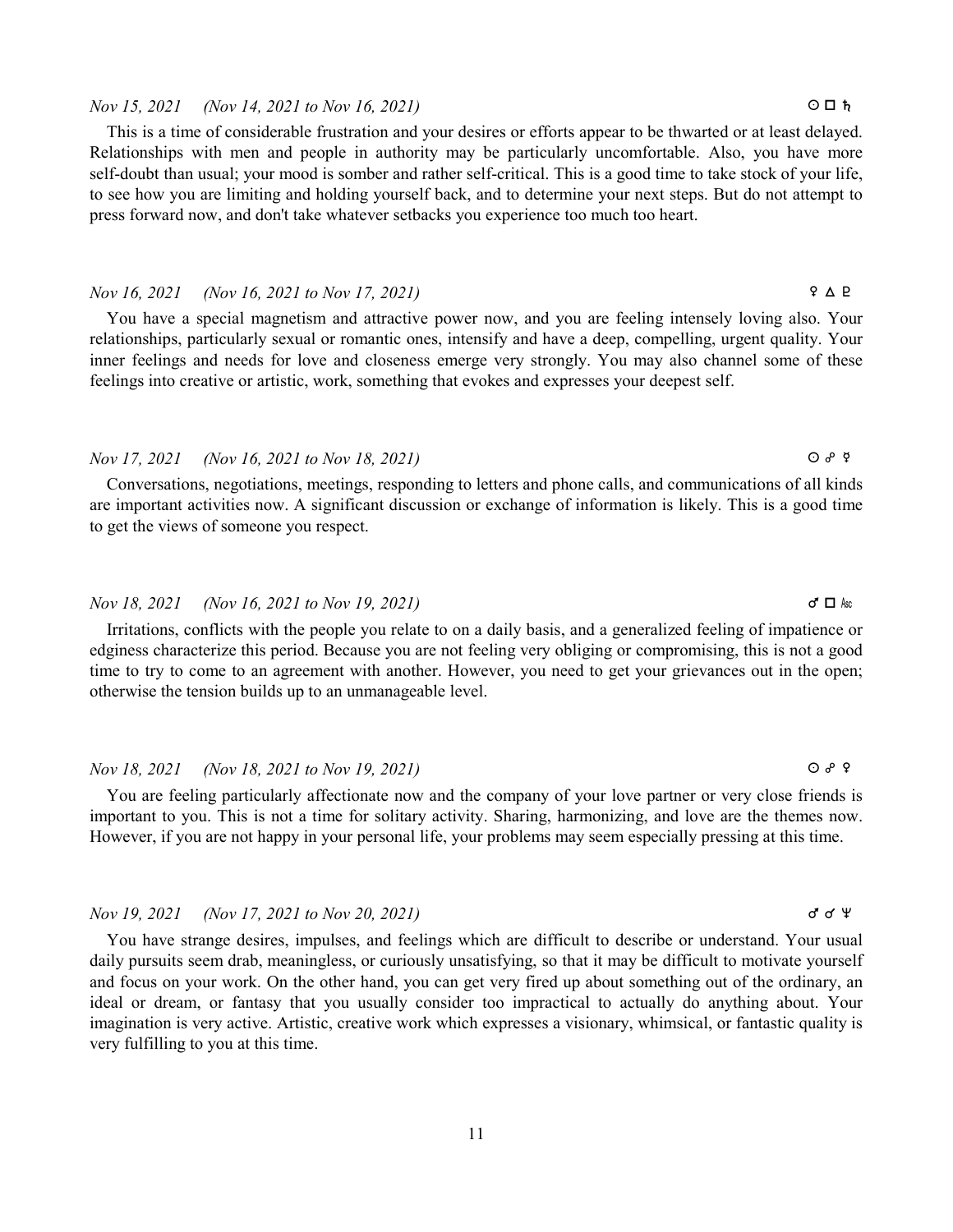### Nov 20, 2021 (Nov 18, 2021 to Nov 21, 2021)  $\sigma \star \infty$

You easily become fired up emotionally at this time, especially about people, places, or causes you have a strong attachment to from the past (such as your alma mater, your home town, etc.). You care more passionately and respond instinctively and emotionally to whatever happens to you at this time. Also, you are energized and invigorated now and eager to be involved in projects that benefit your children, family, or home.

### $Nov 20, 2021$  (Nov 20, 2021 to Nov 21, 2021)  $Q = Nov 20$

Your thinking is rather gloomy and pessimistic at this time. You see the superficiality, the flaws, and the foolishness or impracticality in others' plans. Also, communicating with others is difficult now, and people resist what you are saying. You feel more inhibited and uncommunicative, and you sense that others are not receptive. Frustrating conversations and the feeling that you are coming across negatively are possible now, so you are inclined simply to keep your thoughts to yourself.

# $Nov\ 20, 2021$  (Nov 19, 2021 to Nov 22, 2021)  $9 \times 4$

You are receptive to beauty at this time and want to be surrounded with harmony, beauty, and kindness. Also, you feel tender and gentle toward others, and you want to please or to be of service to them in some way. Some selfless generosity or an effort on behalf of someone in need will make you feel very happy now.

### Nov 21, 2021 (Nov 20, 2021 to Nov 22, 2021)  $\qquad \qquad$   $\qquad \qquad$   $\qquad \qquad$   $\qquad \qquad$   $\qquad \qquad$   $\qquad \qquad$   $\qquad \qquad$   $\qquad \qquad$   $\qquad \qquad$   $\qquad \qquad$   $\qquad \qquad$   $\qquad \qquad$   $\qquad \qquad$   $\qquad \qquad$   $\qquad \qquad$   $\qquad \qquad$   $\qquad \qquad$   $\qquad \qquad$   $\qquad \qquad$   $\qquad \q$

Feelings of tenderness and love, especially for family or children, are very strong at this time. You want to shower loved ones with affection, to invite friends into your home, and to be pampered and cared for. Your relationships with women are very harmonious and positive now.

### $Nov 21, 2021$  (Nov 20, 2021 to Nov 22, 2021)  $\mathcal{L} = \mathcal{L}$   $\mathcal{L} = \mathcal{L}$

This is a time when it is difficult to stay within a budget or on a diet, as your tendency is to splurge on beautiful things and to enjoy yourself as much as possible. You want comfort and ease, and have luxurious tastes. Quality is especially important to you right now. Also, you want to share whatever good fortune you have. You need company and happy fellowship. It's a good time for a party, as long as you don't overdo it.

# Nov 21, 2021 (Nov 21, 2021 to Nov 22, 2021) d x d

Exchanging information, ideas, and opinions plays an important role in your life now. A significant conversation with someone who has a very different attitude or perspective than your own is likely. Try to be receptive and learn as much as you can from others at this time. Also, mental curiosity or restlessness impels you to get out and about, perhaps take a short trip or visit.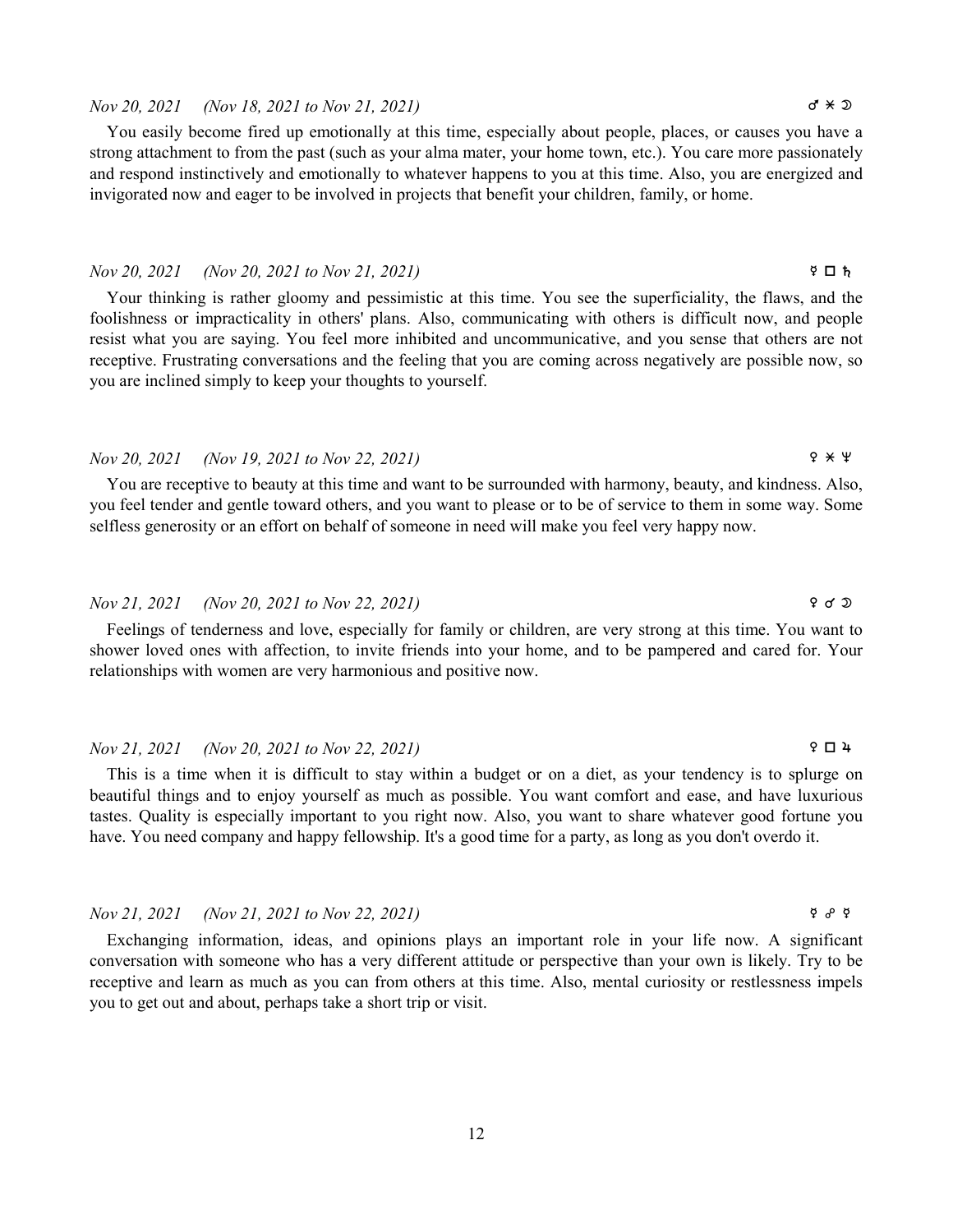# Nov 22, 2021 (Nov 22, 2021 to Nov 23, 2021)  $\qquad \qquad$   $\qquad \qquad$   $\qquad \qquad$   $\qquad \qquad$   $\qquad \qquad$   $\qquad \qquad$   $\qquad \qquad$   $\qquad \qquad$   $\qquad \qquad$   $\qquad \qquad$   $\qquad \qquad$   $\qquad \qquad$   $\qquad \qquad$   $\qquad \qquad$   $\qquad \qquad$   $\qquad \qquad$   $\qquad \qquad$   $\qquad \qquad$   $\qquad \qquad$   $\qquad \q$

This is a favorable time to take a short vacation or pleasure trip, especially to visit people you really enjoy. The tone of this time is light, friendly and easy. Positive connections are made with others, and you may meet a new friend. You may also want to call or write someone you love, simply to cheer them up or tell them you love them.

### Nov 23, 2021 (Nov 22, 2021 to Nov 24, 2021) a c k

Your usual routine is likely to be disrupted now, either by "freak" accidents beyond your control or by your own impatience with the status quo. Sudden unexpected events, and breaking free of confining situations and relationships are very likely.

# Nov 25, 2021 (Nov 24, 2021 to Nov 26, 2021)  $\Box$

You know just what you want right now and woe to anyone or anything that gets in your way! You are much more likely to become domineering, pushy, or inconsiderate of others now, so it is a good time for you to do what you need to do by yourself rather than with others. Accidents, mistakes made in haste, or ego conflicts may occur due to your impatience and willfulness. Positively, physical energy is high and you could accomplish a great deal.

## Nov 25, 2021 (Nov 25, 2021 to Nov 26, 2021) d c k

Flexibility, thinking on your feet, and the ability to accommodate the unexpected will be called for now. The pace is very quick. You will be pulled in many directions at once, and tend to scatter your forces, jumping from one thing to the next. Positively, you may come up with some fresh, original plan or insight that may seem crazy at first, but which is likely to be quite useful.

## $Nov\ 26, 2021$  (Nov 26, 2021 to Nov 27, 2021)  $Q = 2Q + 2Q$

Errors made in haste, speaking too forcefully, sharp words spoken on impulse, or accidents occurring due to restlessness and impatience are all possible at this time.

You feel that you have to fight for what you want or believe in, and you are very clear, decisive, and convincing right now, but you also tend to stir up more controversy or competitive feelings than is really necessary.

 $Nov 30, 2021$  (Nov 21, 2021 to Dec 7, 2021)  $4 \Box 8$ 

During this time period you are planning big things for the future. You become excited about an idea that promises much greener pastures for you.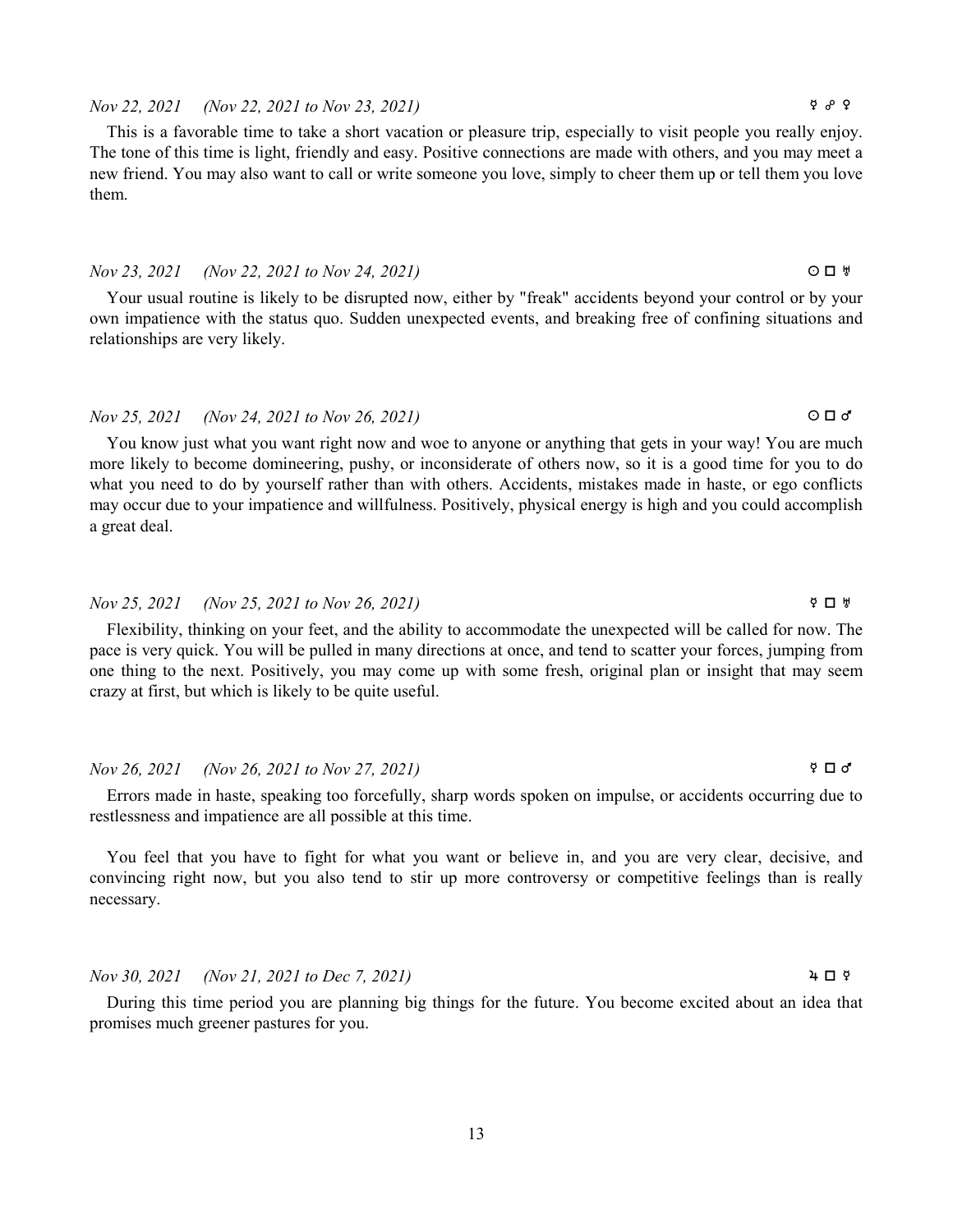# $Dec 2, 2021$  (Dec 2, 2021 to Dec 3, 2021) d  $\& \Delta \approx$

Communications are excellent now. You come across clearly and present yourself articulately. Public speaking, interviews, and other transactions with the public are favored. Conversations you have at this time go smoothly, and an agreement can be reached.

# Dec 3, 2021 (Dec 2, 2021 to Dec 4, 2021) g  $\Box$   $\hbar$

This is likely to be a time of considerable frustration and discouragement for you. You are unusually sensitive to criticism of your efforts and to the limitations and restraints that your responsibilities entail. Fighting with authority figures or lashing out at others who restrict you in any way is a strong possibility. A sense of struggle or of being overwhelmed by obstacles and blockages is likely to characterize this period. Be patient and don't demand too much of yourself at this time. Work quietly and steadily and rely only on your own resources.

# Dec 3, 2021 (Dec 2, 2021 to Dec 4, 2021) d b h

This is a good time to travel, especially to places you've never experienced before, where you will be exposed to new ideas and different ways of looking at the world. Studying new concepts is also favored; your ability to understand and abstract ideas and your desire to grow intellectually is strong now. Anything than broadens your world appeals to you at this time. You are interested in the big picture and have less attention and interest in details.

# Nov 30, 2021 (Nov 30, 2021 to Dec 1, 2021)  $\forall$   $\Box$  P

It is impossible for you to be content with superficial answers now, and you are impatient with people who avoid looking candidly and honestly at root causes and hidden reasons for any problem or situation. You tend to force your views on other people now. Also, you can become obsessed with an idea or problem until you have figured it out.

### $Dec \, 1, \, 2021$  (Nov 30, 2021 to Dec 2, 2021)  $\circ \Box$   $\Box$

Underlying or previously hidden aspects of a situation come to light now.

The misuse of personal power, dominating or manipulating others, and the subtle ways you try to control situations or other people are issues. The tyrant in you comes out, or you find yourself dealing with the more difficult, dark, tyrannical side in other people.

Also, this can be a time when you are forced to confront and deal with something which is no longer working - from old, outworn possessions to an unhealthy relationship or a deeply ingrained, self-defeating attitude.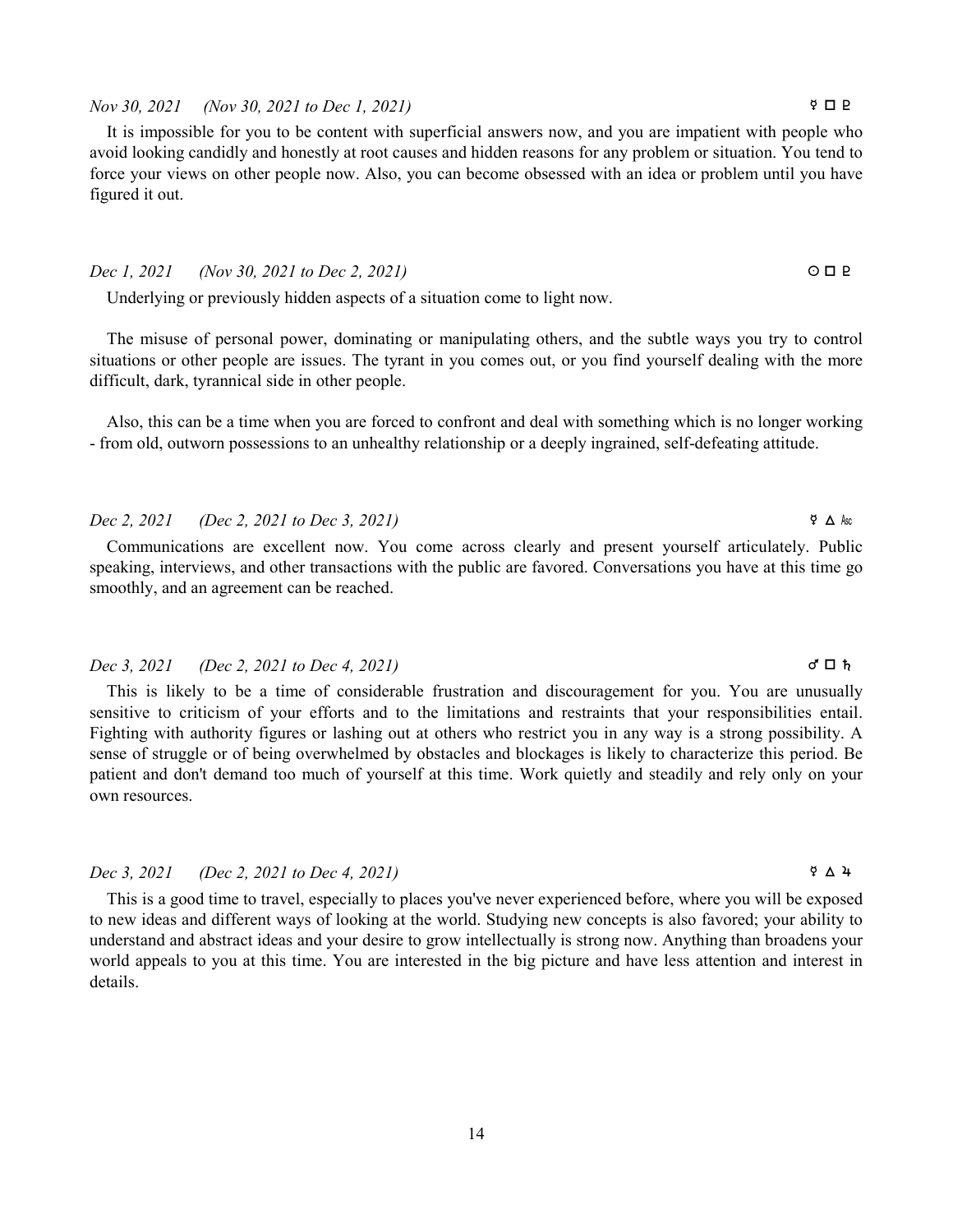## $Dec 4, 2021$  (Dec 4, 2021 to Dec 5, 2021)  $\bigcirc \Delta$  ks

You are in harmony with the people in your immediate environment. There is a sense of ease and of flowing with, rather than fighting against or resisting, what is going on around you. Therefore, you have more energy and more fun at this time.

Now is a good time to make a presentation, go for an interview, or meet the public in some way; the response is positive.

## Dec 5, 2021 (Dec 4, 2021 to Dec 6, 2021)  $\bigcirc \Delta 4$

This is a good time for relaxing recreation, a time to refresh and rejuvenate yourself and do the things you most enjoy doing. Good humor and optimism prevail now, and you are able to get a larger perspective on your life. This is also a good time to approach someone who is in a position to benefit you spiritually, intellectually, or materially.

# $Dec 6, 2021$  (Nov 28, 2021 to Dec 12, 2021)  $4 \Box 9$

Work and other responsibilities are particularly irksome to you at this time. You feel like it is "play time" and you want to get out, laugh, play, and sing. Parties and social gatherings also appeal to you now, and you enjoy meeting new people.

# Dec 6, 2021 (Dec 6, 2021 to Dec 7, 2021)  $\qquad \qquad$   $\qquad \qquad$   $\qquad \qquad$   $\qquad \qquad$   $\qquad \qquad$   $\qquad \qquad$   $\qquad \qquad$   $\qquad \qquad$   $\qquad \qquad$   $\qquad \qquad$

A short trip, or at least a lot of activity and movement, is very likely now. A significant conversation, learning from another person, and getting your own ideas and perceptions across to others is also likely. You may hear from someone who has important information for you, or feel a pressing need to write or call someone else in order to bring some matter in the open. Communications of all kinds play an important role in your life now.

### Dec 6, 2021 (Dec 5, 2021 to Dec 8, 2021) g  $\sigma \rightarrow \infty$

You are inclined to jump to conclusions at this time, and to rashly say and do things which you may regret later. You may suddenly decide to act on some idea or plan you have been considering, which can be good as long as you don't move so abruptly and quickly that you override other people's say in the matter. At this time, too, you are quite sharp and possibly sarcastic, which can create unnecessary hard feelings or opposition to your plans.

# Dec 7, 2021 (Dec 6, 2021 to Dec 9, 2021)  $\sigma \cdot \sigma$  f  $\sigma$  9

You are powerfully attracted, emotionally and sexually, to someone you encounter at this time, and any romantic involvements you currently have are intensified. Expect fireworks! Also, your relationships can become tempestuous, especially if your partner is not as responsive or amorous as you would like.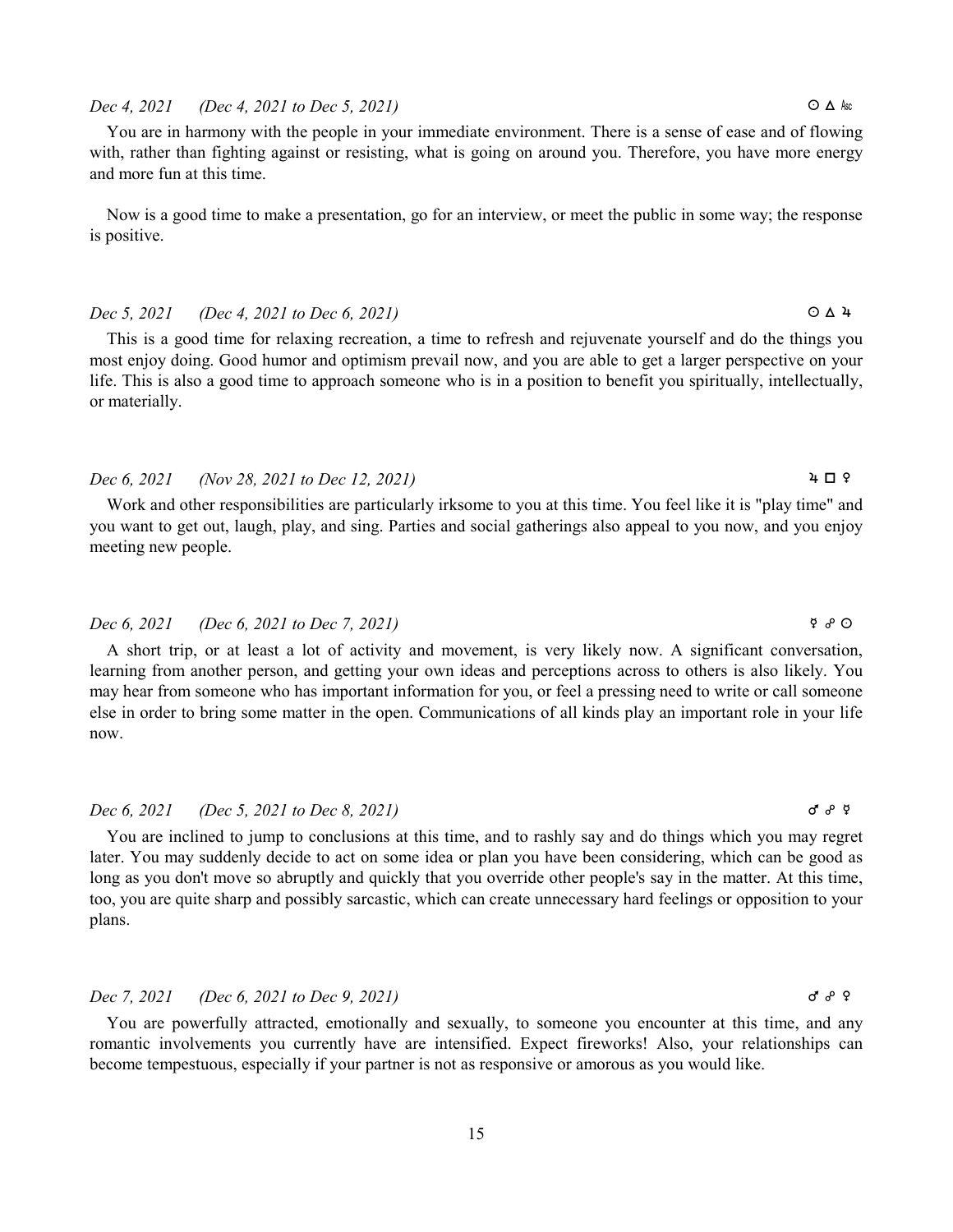# Dec 10, 2021 (Jun 15, 2021 to Jan 11, 2022)  $B \triangle \frac{9}{4}$

your life.

This time period is excellent for any kind of research or in-depth study. You are motivated and interested in probing beneath the surface and learning the underlying causes behind any event or behavior. The nature of your studies depends on your personal interests, but whatever area you pursue, you pursue with intensity.

# Dec 11, 2021 (Dec 8, 2021 to Dec 16, 2021)  $\qquad \qquad$   $\qquad \qquad$   $\qquad \qquad$   $\qquad \qquad$   $\qquad \qquad$   $\qquad \qquad$   $\qquad \qquad$   $\qquad \qquad$   $\qquad \qquad$   $\qquad \qquad$   $\qquad \qquad$   $\qquad \qquad$   $\qquad \qquad$   $\qquad \qquad$   $\qquad \qquad$   $\qquad \qquad$   $\qquad \qquad$   $\qquad \qquad$   $\qquad \qquad$   $\qquad \qquad$

This is a good time to schedule social activities or even business meetings where tact and friendliness would be a plus. You act as a diplomat and harmonizer between people with differing viewpoints. Also, attending cultural events such as an art show or a play is favored. Thoughts of love, an appreciation for beauty, and an aesthetic enjoyment of your surroundings are brought to the fore. A short pleasure trip would also be beneficial now.

# Dec 14, 2021 (Dec 14, 2021 to Dec 15, 2021)  $\forall \Delta \forall$

You experience sudden insights, make discoveries, come up with fresh solutions to old problems, and seek alternatives to the usual routine way of doing things. Your mental processes are speeded up and you move more quickly now. Try to make room for a lot of spontaneity and flexibility in your schedule at this time.

# Dec 14, 2021 (Dec 14, 2021 to Dec 15, 2021)  $\bigcirc \ast h$

Your ability to concentrate and focus on your work is very good now. This is a time to attend to details, take care of practical business, and to make your life more stable and secure. It would be beneficial to consult advisors on investments and long-range plans, and to put your affairs in order. Eliminating waste and inefficiency is important to you now.

# Dec 9, 2021 (Dec 8, 2021 to Dec 10, 2021) d n j

Your mind is serious and you are able to concentrate on work that requires patience, attention to detail, and precision. Practical concerns dominate. It is a good time to learn practical skills, do your taxes, organize your files, and take care of business. You'll want to avoid light social conversation or trivialities that distract you from your work.

 $Dec 9, 2021$  (Dec 8, 2021 to Dec 10, 2021)  $\bigcirc$   $\circ$   $\circ$ 

that require your attention. You may come into contact with a person who is especially creative or influential in

# This is a time to get others' opinions and feedback about yourself and what you are doing. Relationships of all types are activated now and cooperation, compromise, and adjustments to others' viewpoints are key issues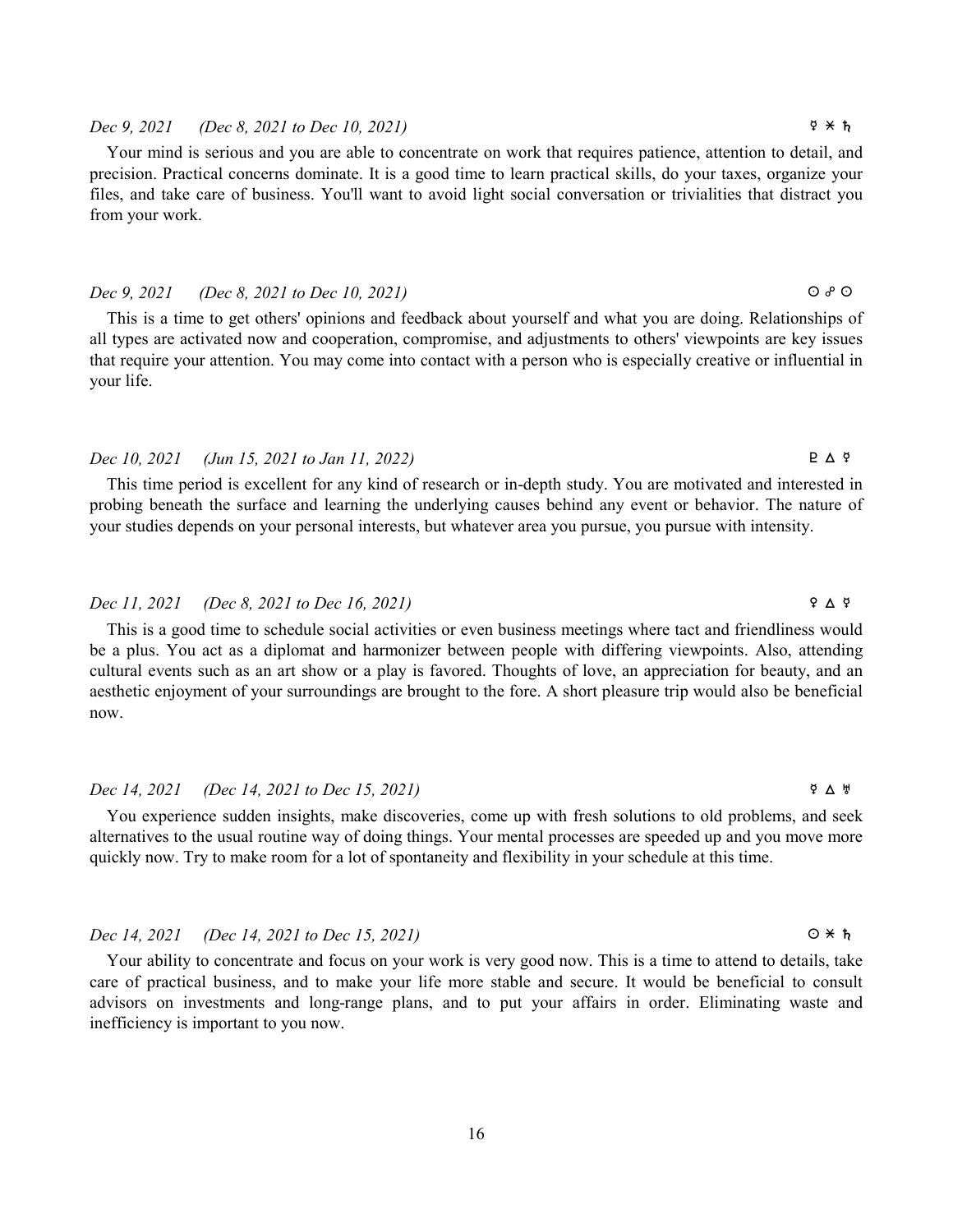# Dec 15, 2021 (Dec 10, 2021 to Dec 27, 2021)  $\qquad \qquad$   $\qquad \qquad$   $\qquad \qquad$   $\qquad \qquad$   $\qquad \qquad$   $\qquad \qquad$   $\qquad \qquad$   $\qquad \qquad$   $\qquad \qquad$   $\qquad \qquad$   $\qquad \qquad$   $\qquad \qquad$   $\qquad \qquad$   $\qquad \qquad$   $\qquad \qquad$   $\qquad \qquad$   $\qquad \qquad$   $\qquad \qquad$   $\qquad \qquad$   $\qquad \q$

Contentment, emotional well-being and harmony prevail in your personal relationships. At this time you relax, and indulge in your pleasure-loving side. Unless other astrological indications override this influence, you are unlikely to be forceful and try to make things happen, but instead are inclined to flow along with people and situations, attracting what you need and letting the world come to you.

### Dec 15, 2021 (Dec 14, 2021 to Dec 17, 2021) g c k

Rebelliousness, recklessness, impatience, a sudden burst of anger or your need to break free from rules and restrictions may create a lot of disruption in your life right now. Also, you can't seem to settle down or focus on one task for any length of time. Though you are unusually energetic, it is hard for you to get anything done. You tend to fly off the handle and to scatter your forces. You are happiest now when you do something creative and daring, which doesn't involve trying to cooperate or conform to others' wishes and needs.

# Dec 15, 2021 (Dec 15, 2021 to Dec 16, 2021) d b g

This is a good time to assert your own needs and desires, to communicate to others what you really want. You are sharp, clear, decisive, and articulate. You can't stand being idle now; you are ready for challenging, intellectual activities and attacking difficult problems on the job.

# Dec 15, 2021 (Dec 15, 2021 to Dec 16, 2021) d b D

At this time you put extra energy into thinking about and organizing your work and professional life. Decisions you make at this time are likely to work out well, as you are clear and objective. Gathering information regarding your career or long-range goals is also favored.

# Dec 18, 2021 (Dec 18, 2021 to Dec 19, 2021)  $\sigma \Box \sigma$

At this time you must guard against being too aggressive, coming on too strong, or trying to force your own will and thereby arousing hostility in others. Also, frustrated desires and obstacles to achieving your aims can evoke enormous anger in you, and you may do something rash and regrettable. Conflicts and confrontations may be unavoidable, but do try to avoid situations which you know will provoke or irritate you. Working alone is best at this time.

# Dec 19, 2021 (Dec 19, 2021 to Dec 20, 2021)  $\forall \Delta \in \mathbb{R}$

There is great depth to your conversations. You find yourself revealing secrets or very private matters, and also asking very penetrating questions of others. Superficial answers don't satisfy you now. This is an excellent time to investigate a complex problem or mystery, look for something that has been lost or hidden, and also to learn more about your own inner depths.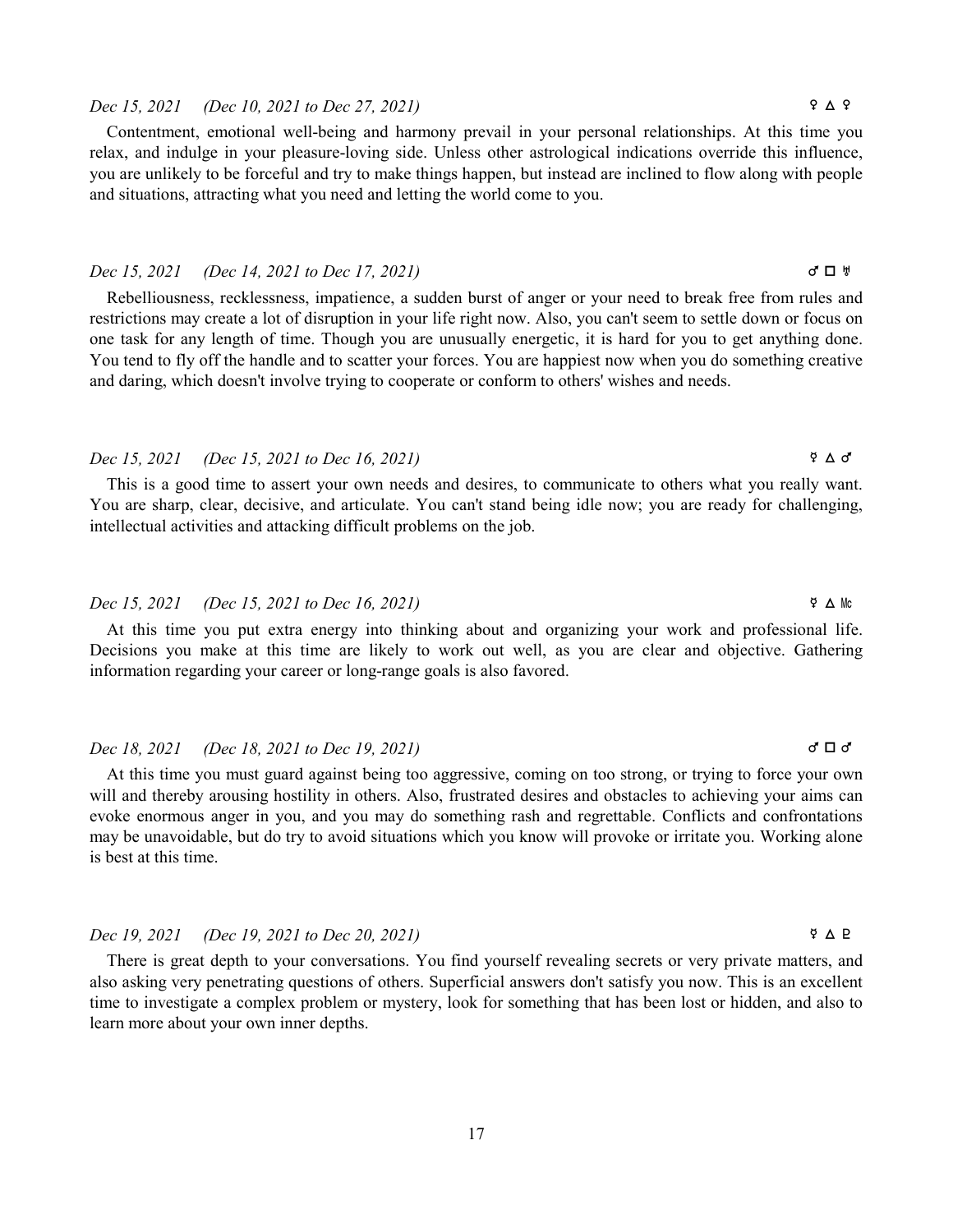### important to you or with whom you have a long history. This is a good time to reflect, review, and get a

# Dec 22, 2021 (Dec 22, 2021 to Dec 23, 2021) d c h

perspective on emotional matters or things of the past.

Your mind is on bigger issues and long-range plans. You are optimistic and enthusiastic about your ideas, but disinclined to read the fine print or study all the facts, which can result in an error in judgement. Try not to be lax about important details.

# Dec 23, 2021 (Dec 22, 2021 to Dec 24, 2021)  $\bigcirc \Delta \forall$

You have a low tolerance for boredom and following rules today and you make some creative changes and discoveries, experiment with new possibilities, or invent a new way of doing things.

You don't want to follow anybody else's lead at this time, but fortunately you are able find ways to be yourself and even be a little "crazy" without offending or upsetting others. This is a dynamic and exciting period. Take advantage of any unusual offers or opportunities.

Dec 23, 2021 (Dec 10, 2021 to Dec 27, 2021)  $\qquad \qquad$   $\qquad \qquad$   $\qquad \qquad$   $\qquad \qquad$   $\qquad \qquad$   $\qquad \qquad$   $\qquad \qquad$   $\qquad \qquad$   $\qquad \qquad$   $\qquad \qquad$   $\qquad \qquad$   $\qquad \qquad$   $\qquad \qquad$   $\qquad \qquad$   $\qquad \qquad$   $\qquad \qquad$   $\qquad \qquad$   $\qquad \qquad$   $\qquad \qquad$   $\qquad \q$ 

This astrological influence (Ven Trine Ven) also occurred on Dec 15, 2021 (peak date). Please refer to this date.

# Dec 24, 2021 (Dec 24, 2021 to Dec 25, 2021)  $\bigcirc \Delta \sigma$

You have an abundance of physical energy and self-confidence right now and can take on new projects and challenges with ease. You feel bolder and less dependent on others' affirmation and approval.

Taking a strong stand or striking out on your own in some manner is likely to work out well for you.

# Dec 22, 2021 (Dec 22, 2021 to Dec 23, 2021)  $\forall x \neq 0$

Your ability to concentrate on mundane concerns and problems diminishes now. The world of imagination, fantasy, entertainment, or art holds more attraction for you. Go to a movie with a friend (or write your own!). Also, your psychic sensitivity and intuition are heightened at this time. You are more impressionable and open, but somewhat less precise and clear mentally.

Dec 22, 2021 (Dec 22, 2021 to Dec 23, 2021) d z s Conversations have a particularly emotional, intimate, or nostalgic tone. Sharing memories and reminiscences, or discussing a very personal topic with someone you feel you can trust is likely now. You may have a significant communication (letter, phone call, or personal discussion) with someone who was once very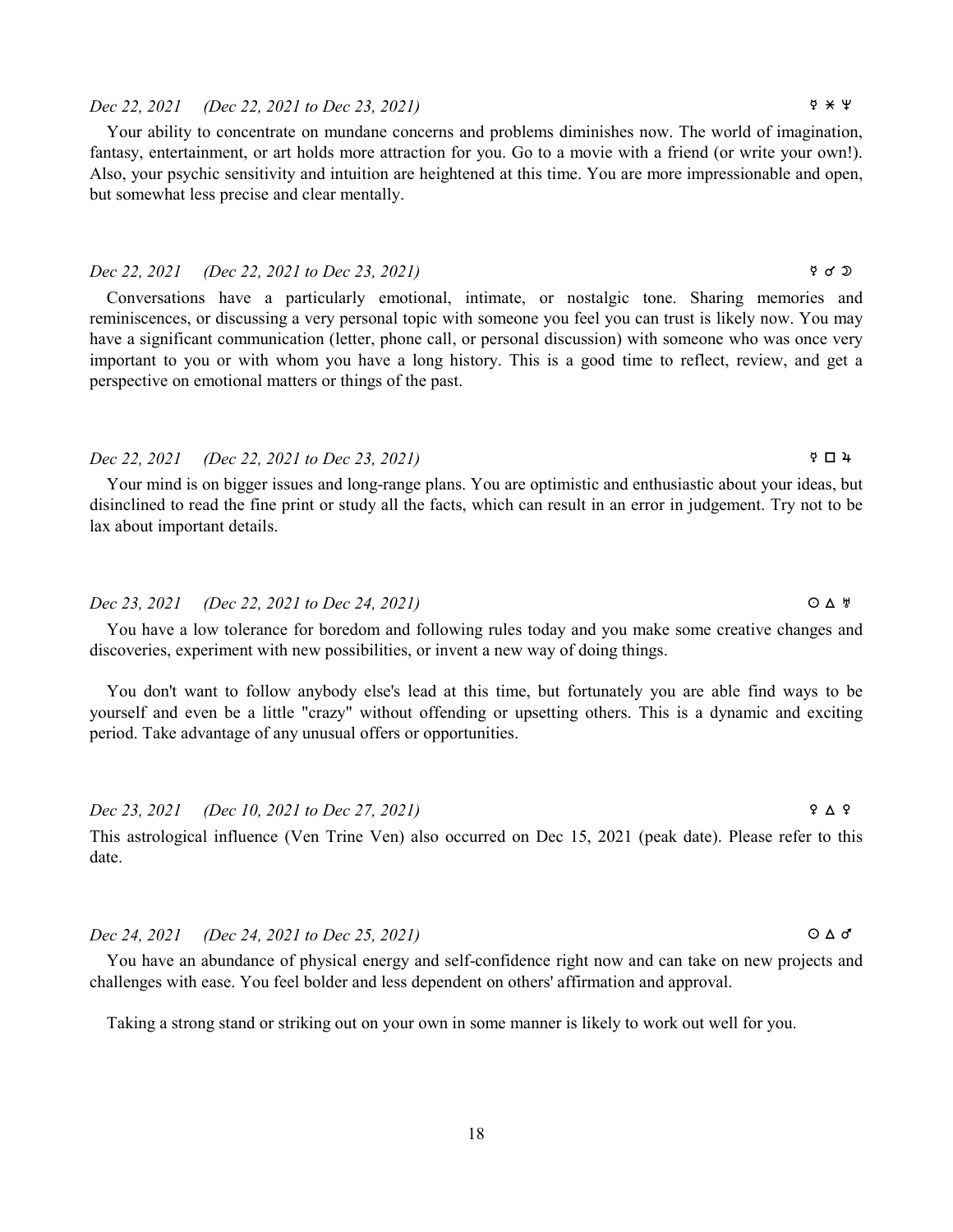# 19

# $Dec\ 24, 2021$  (Dec 24, 2021 to Dec 25, 2021)  $\bigcirc \Delta$  Mc

Your career, reputation, public standing, or important personal goals gain momentum now. Your superiors or those in a position to support or further your aims are positively disposed toward you at this time. An important victory or success can be achieved.

# Dec 27, 2021 (Dec 22, 2021 to Dec 29, 2021)  $\qquad \qquad$   $\qquad \qquad$   $\qquad \qquad$   $\qquad \qquad$   $\qquad \qquad$   $\qquad \qquad$   $\qquad \qquad$   $\qquad \qquad$   $\qquad \qquad$   $\qquad \qquad$   $\qquad \qquad$   $\qquad \qquad$   $\qquad \qquad$   $\qquad \qquad$   $\qquad \qquad$   $\qquad \qquad$   $\qquad \qquad$   $\qquad \qquad$   $\qquad \qquad$   $\qquad \q$

This astrological influence (Ven Trine Mer) also occurred on Dec 11, 2021 (peak date). Please refer to this date.

# $Dec\ 27, 2021$  (Dec 25, 2021 to Dec 28, 2021) g  $\Box$  **e**

Your drive for personal power, achievement, or control over your life is very strong at this time. The tyrant in you emerges, and you can be excessively willful, domineering, or compulsive about doing what you want to. You battle anyone or anything that is an obstacle to your individual freedom of action, and ego conflicts or a furious power struggle may ensue. Also, you can be unmerciful with yourself and your own weaknesses. You are likely to push yourself much too hard.

# Dec 30, 2021 (Dec 30, 2021 to Dec 31, 2021) d b d

Conversations and sharing plans and ideas with others are very fruitful now. You understand what others are telling you, and you make yourself clearly understood also. This is a favorable time for getting your message across to others via writing, speaking, or advertising.

# Dec 30, 2021 (Dec 30, 2021 to Dec 31, 2021)  $\forall \Delta \varnothing$

You are very congenial and cooperative now and more interested in the similarities than in the differences between yourself and others. This is a very good time to let people know you care about them: send a card, write a note of appreciation or even a love letter! You may also want to buy something beautiful, pleasing, and frivolous which simply makes you feel good.

# Dec 31, 2021 (Dec 29, 2021 to Jan 1, 2022)  $\sigma \Delta k$

At this time it easy for you to express yourself boldly and confidently. You seem to care less about outside approval and this frees you to act on your own behalf or to do something you have not had the courage to attempt before. Your health and vitality are quite good, and you need physical outlets for your energies now.